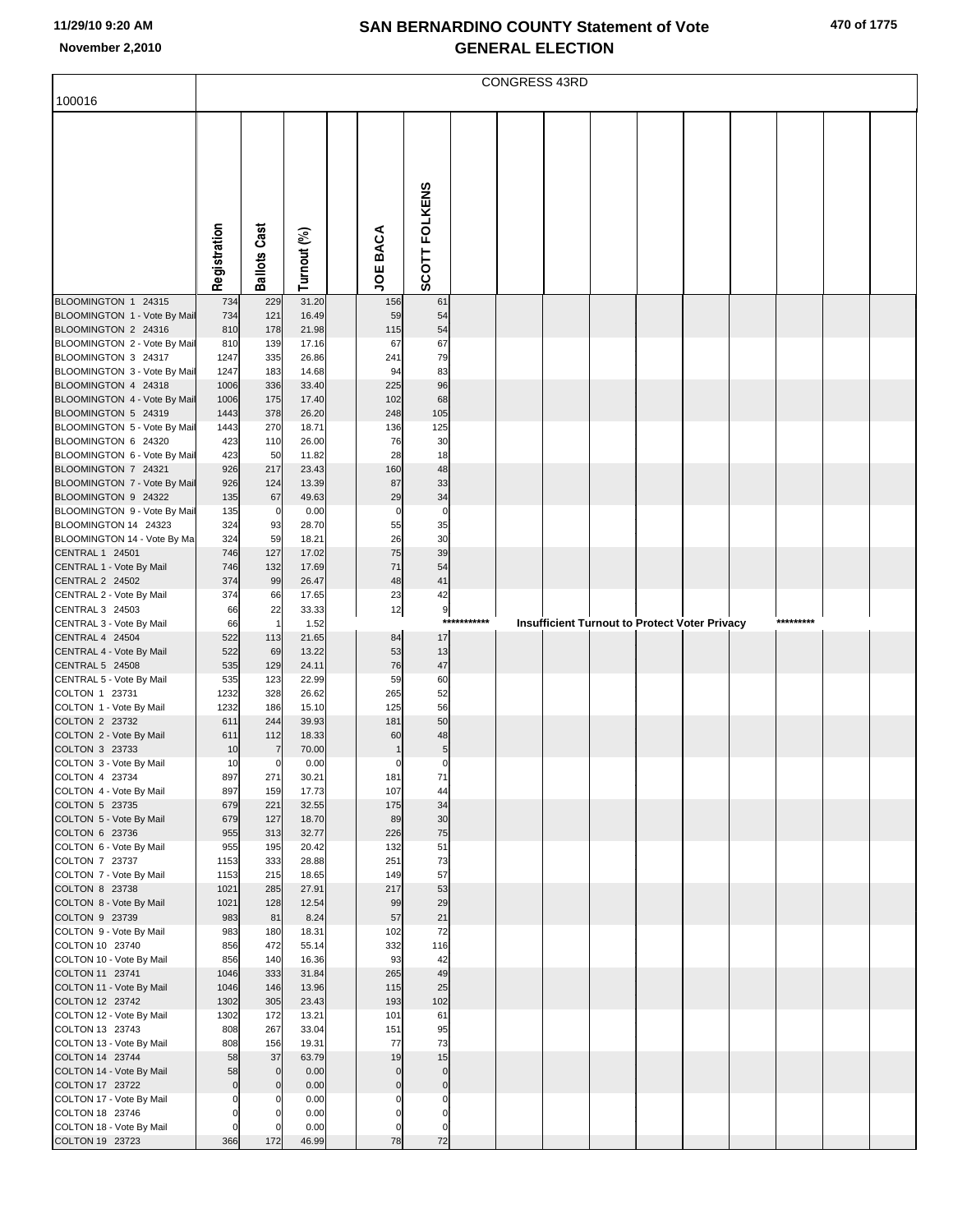|  |  | 471 of 1775 |
|--|--|-------------|
|--|--|-------------|

| 100016<br>SCOTT FOLKENS<br>Registration<br><b>Ballots Cast</b><br><b>JOE BACA</b><br>Turnout (%)<br>16.94<br>COLTON 19 - Vote By Mail<br>366<br>62<br>29<br>30<br>1074<br>397<br>226<br>COLTON 20 23724<br>36.96<br>144<br>COLTON 20 - Vote By Mail<br>1074<br>197<br>96<br>18.34<br>94<br>COLTON 21 23725<br>122<br>23.74<br>30<br>514<br>81<br>COLTON 21 - Vote By Mail<br>11<br>514<br>56<br>10.89<br>44<br>COLTON 25 23747<br>24<br>551<br>152<br>27.59<br>122<br>18<br>COLTON 25 - Vote By Mail<br>62<br>551<br>82<br>14.88<br>25<br>COLTON 30 23749<br>573<br>171<br>29.84<br>137<br>29<br>COLTON 30 - Vote By Mail<br>573<br>86<br>15.01<br>53<br>***********<br>*********<br>COLTON 31 23750<br>33.33<br><b>Insufficient Turnout to Protect Voter Privacy</b><br>-1<br>COLTON 31 - Vote By Mail<br>$\mathbf 0$<br>0.00<br>$\mathbf 0$<br>0<br>COLTON 32 23751<br>0.00<br>$\mathbf 0$<br>$\mathbf 0$<br>0<br>COLTON 32 - Vote By Mail<br>$\mathbf 0$<br>0.00<br>$\Omega$<br>$\mathbf 0$<br>$\Omega$<br>162<br>22<br>COLTON 33 23752<br>763<br>21.23<br>133<br>COLTON 33 - Vote By Mail<br>763<br>44<br>142<br>18.61<br>94<br>COLTON 34 23753<br>85.71<br>6<br>3<br>7<br>COLTON 34 - Vote By Mail<br>0.00<br>0<br>7<br>COLTON 35 23754<br>65<br>10<br>15.38<br>COLTON 35 - Vote By Mail<br>65<br>0.00<br>$\mathbf 0$<br>COLTON 36 23755<br>$\mathbf 0$<br>0.00<br>$\mathbf 0$<br>$\mathbf 0$<br>$\Omega$<br>$\mathbf 0$<br>$\overline{0}$<br>COLTON 36 - Vote By Mail<br>0.00<br>$\Omega$<br>$\mathbf 0$<br>63<br>COLTON 37 23756<br>769<br>254<br>33.03<br>186<br>COLTON 37 - Vote By Mail<br>769<br>122<br>15.86<br>79<br>41<br>COLTON 38 23757<br>0.00<br>$\mathbf 0$<br>$\mathbf 0$<br>0<br>0<br>COLTON 38 - Vote By Mail<br>0.00<br>$\Omega$<br>$\Omega$<br>COLTON 40 23758<br>0.00<br>$\mathbf 0$<br>0<br>COLTON 40 - Vote By Mail<br>$\mathbf 0$<br>$\Omega$<br>0.00<br>$\mathcal{C}$<br>$\Omega$<br>COLTON 53 23730<br>0.00<br>$\Omega$<br>0<br>COLTON 53 - Vote By Mail<br>0.00<br>$\mathbf 0$<br>$\Omega$<br>0<br>268<br>72<br>COLTON WEST 1 23759<br>842<br>31.83<br>185<br>59<br>COLTON WEST 1 - Vote By Mail<br>169<br>20.07<br>109<br>842<br>***********<br>*********<br>COLTON WEST 2 23760<br>$\overline{2}$<br>0.00<br>Insufficient Turnout to Protect Voter Privacy<br>$\Omega$<br>***********<br>*********<br>COLTON WEST 2 - Vote By Mail<br><b>Insufficient Turnout to Protect Voter Privacy</b><br>$\overline{0}$<br>0.00<br>$\overline{1}$<br>DEL ROSA 6 24484<br>179<br>92<br>51.40<br>41<br>44<br>DEL ROSA 6 - Vote By Mail<br>0.00<br>179<br>$\overline{0}$<br>$\mathbf 0$<br>$\mathbf 0$<br>10<br>DEL ROSA 7 24485<br>33<br>44.59<br>21<br>74<br>74<br>$\mathbf 0$<br>DEL ROSA 7 - Vote By Mail<br>$\mathbf 0$<br>0.00<br>$\mathbf{0}$<br>25<br>DEL ROSA 8 24486<br>51<br>45.54<br>24<br>112<br>$\pmb{0}$<br>DEL ROSA 8 - Vote By Mail<br>112<br>$\mathbf 0$<br>0.00<br>$\mathbf 0$<br>DEL ROSA 9 24487<br>433<br>120<br>27.71<br>76<br>31<br>DEL ROSA 9 - Vote By Mail<br>433<br>102<br>23.56<br>49<br>49<br>17<br>DEL ROSA 10 24488<br>32<br>51.61<br>62<br>14<br>0.00<br>$\mathbf 0$<br>DEL ROSA 10 - Vote By Mail<br>62<br>$\mathbf 0$<br>$\mathbf{0}$<br>DEL ROSA 13 24491<br>25<br>11<br>$\overline{c}$<br>13<br>52.00<br>$\pmb{0}$<br>DEL ROSA 13 - Vote By Mail<br>25<br>0.00<br>$\mathbf 0$<br>$\mathbf 0$<br>23<br>DEL ROSA 15 24493<br>243<br>54<br>22.22<br>27<br>17<br>DEL ROSA 15 - Vote By Mail<br>53<br>21.81<br>33<br>243<br>53<br>DEL ROSA 20 24498<br>94<br>59.87<br>39<br>157<br>$\mathbf 0$<br>DEL ROSA 20 - Vote By Mail<br>$\mathbf 0$<br>0.00<br>$\mathbf{0}$<br>157<br>DEL ROSA 21 24499<br>22<br>13<br>39<br>56.41<br>9<br>39<br>$\pmb{0}$<br>DEL ROSA 21 - Vote By Mail<br>$\mathbf 0$<br>0.00<br>$\mathbf 0$<br>37<br>DEL ROSA 22 24500<br>280<br>73<br>26.07<br>36<br>DEL ROSA 22 - Vote By Mail<br>280<br>53<br>18.93<br>20<br>31<br>DEVORE 3 24511<br>0.00<br>$\mathbf 0$<br>$\mathbf 0$<br>$\mathbf 0$<br>$\mathbf 0$<br>$\mathbf 0$<br>DEVORE 3 - Vote By Mail<br>0.00<br>$\mathbf 0$<br>$\mathbf 0$<br>$\Omega$<br>1238<br>376<br>30.37<br>160<br>FONTANA 1 23763<br>203<br>FONTANA 1 - Vote By Mail<br>1238<br>311<br>25.12<br>148<br>151<br>109<br>50.70<br>FONTANA 2 23764<br>215<br>45<br>59<br>0.00<br>$\mathbf 0$<br>FONTANA 2 - Vote By Mail<br>215<br>$\overline{0}$<br>$\mathbf 0$<br>113<br>FONTANA 3 23765<br>680<br>226<br>33.24<br>95<br>95<br>FONTANA 3 - Vote By Mail<br>680<br>185<br>27.21<br>81 | CONGRESS 43RD |  |  |  |  |  |  |  |  |  |  |  |  |  |
|--------------------------------------------------------------------------------------------------------------------------------------------------------------------------------------------------------------------------------------------------------------------------------------------------------------------------------------------------------------------------------------------------------------------------------------------------------------------------------------------------------------------------------------------------------------------------------------------------------------------------------------------------------------------------------------------------------------------------------------------------------------------------------------------------------------------------------------------------------------------------------------------------------------------------------------------------------------------------------------------------------------------------------------------------------------------------------------------------------------------------------------------------------------------------------------------------------------------------------------------------------------------------------------------------------------------------------------------------------------------------------------------------------------------------------------------------------------------------------------------------------------------------------------------------------------------------------------------------------------------------------------------------------------------------------------------------------------------------------------------------------------------------------------------------------------------------------------------------------------------------------------------------------------------------------------------------------------------------------------------------------------------------------------------------------------------------------------------------------------------------------------------------------------------------------------------------------------------------------------------------------------------------------------------------------------------------------------------------------------------------------------------------------------------------------------------------------------------------------------------------------------------------------------------------------------------------------------------------------------------------------------------------------------------------------------------------------------------------------------------------------------------------------------------------------------------------------------------------------------------------------------------------------------------------------------------------------------------------------------------------------------------------------------------------------------------------------------------------------------------------------------------------------------------------------------------------------------------------------------------------------------------------------------------------------------------------------------------------------------------------------------------------------------------------------------------------------------------------------------------------------------------------------------------------------------------------------------------------------------------------------------------------------------------------------------------------------------------------------------------------------------------------------------------------------------------------------------------------------------------------------------------------------------------------------------------------------------------------------------------------------------------------------------------------------------------------------------------------------------------------------------------------------------------------------------------------------------------------------------------------------------------------------------------------------------------------------------------------------------------------------------------------------------------------------------------------------------------------------------|---------------|--|--|--|--|--|--|--|--|--|--|--|--|--|
|                                                                                                                                                                                                                                                                                                                                                                                                                                                                                                                                                                                                                                                                                                                                                                                                                                                                                                                                                                                                                                                                                                                                                                                                                                                                                                                                                                                                                                                                                                                                                                                                                                                                                                                                                                                                                                                                                                                                                                                                                                                                                                                                                                                                                                                                                                                                                                                                                                                                                                                                                                                                                                                                                                                                                                                                                                                                                                                                                                                                                                                                                                                                                                                                                                                                                                                                                                                                                                                                                                                                                                                                                                                                                                                                                                                                                                                                                                                                                                                                                                                                                                                                                                                                                                                                                                                                                                                                                                                                                      |               |  |  |  |  |  |  |  |  |  |  |  |  |  |
|                                                                                                                                                                                                                                                                                                                                                                                                                                                                                                                                                                                                                                                                                                                                                                                                                                                                                                                                                                                                                                                                                                                                                                                                                                                                                                                                                                                                                                                                                                                                                                                                                                                                                                                                                                                                                                                                                                                                                                                                                                                                                                                                                                                                                                                                                                                                                                                                                                                                                                                                                                                                                                                                                                                                                                                                                                                                                                                                                                                                                                                                                                                                                                                                                                                                                                                                                                                                                                                                                                                                                                                                                                                                                                                                                                                                                                                                                                                                                                                                                                                                                                                                                                                                                                                                                                                                                                                                                                                                                      |               |  |  |  |  |  |  |  |  |  |  |  |  |  |
|                                                                                                                                                                                                                                                                                                                                                                                                                                                                                                                                                                                                                                                                                                                                                                                                                                                                                                                                                                                                                                                                                                                                                                                                                                                                                                                                                                                                                                                                                                                                                                                                                                                                                                                                                                                                                                                                                                                                                                                                                                                                                                                                                                                                                                                                                                                                                                                                                                                                                                                                                                                                                                                                                                                                                                                                                                                                                                                                                                                                                                                                                                                                                                                                                                                                                                                                                                                                                                                                                                                                                                                                                                                                                                                                                                                                                                                                                                                                                                                                                                                                                                                                                                                                                                                                                                                                                                                                                                                                                      |               |  |  |  |  |  |  |  |  |  |  |  |  |  |
|                                                                                                                                                                                                                                                                                                                                                                                                                                                                                                                                                                                                                                                                                                                                                                                                                                                                                                                                                                                                                                                                                                                                                                                                                                                                                                                                                                                                                                                                                                                                                                                                                                                                                                                                                                                                                                                                                                                                                                                                                                                                                                                                                                                                                                                                                                                                                                                                                                                                                                                                                                                                                                                                                                                                                                                                                                                                                                                                                                                                                                                                                                                                                                                                                                                                                                                                                                                                                                                                                                                                                                                                                                                                                                                                                                                                                                                                                                                                                                                                                                                                                                                                                                                                                                                                                                                                                                                                                                                                                      |               |  |  |  |  |  |  |  |  |  |  |  |  |  |
|                                                                                                                                                                                                                                                                                                                                                                                                                                                                                                                                                                                                                                                                                                                                                                                                                                                                                                                                                                                                                                                                                                                                                                                                                                                                                                                                                                                                                                                                                                                                                                                                                                                                                                                                                                                                                                                                                                                                                                                                                                                                                                                                                                                                                                                                                                                                                                                                                                                                                                                                                                                                                                                                                                                                                                                                                                                                                                                                                                                                                                                                                                                                                                                                                                                                                                                                                                                                                                                                                                                                                                                                                                                                                                                                                                                                                                                                                                                                                                                                                                                                                                                                                                                                                                                                                                                                                                                                                                                                                      |               |  |  |  |  |  |  |  |  |  |  |  |  |  |
|                                                                                                                                                                                                                                                                                                                                                                                                                                                                                                                                                                                                                                                                                                                                                                                                                                                                                                                                                                                                                                                                                                                                                                                                                                                                                                                                                                                                                                                                                                                                                                                                                                                                                                                                                                                                                                                                                                                                                                                                                                                                                                                                                                                                                                                                                                                                                                                                                                                                                                                                                                                                                                                                                                                                                                                                                                                                                                                                                                                                                                                                                                                                                                                                                                                                                                                                                                                                                                                                                                                                                                                                                                                                                                                                                                                                                                                                                                                                                                                                                                                                                                                                                                                                                                                                                                                                                                                                                                                                                      |               |  |  |  |  |  |  |  |  |  |  |  |  |  |
|                                                                                                                                                                                                                                                                                                                                                                                                                                                                                                                                                                                                                                                                                                                                                                                                                                                                                                                                                                                                                                                                                                                                                                                                                                                                                                                                                                                                                                                                                                                                                                                                                                                                                                                                                                                                                                                                                                                                                                                                                                                                                                                                                                                                                                                                                                                                                                                                                                                                                                                                                                                                                                                                                                                                                                                                                                                                                                                                                                                                                                                                                                                                                                                                                                                                                                                                                                                                                                                                                                                                                                                                                                                                                                                                                                                                                                                                                                                                                                                                                                                                                                                                                                                                                                                                                                                                                                                                                                                                                      |               |  |  |  |  |  |  |  |  |  |  |  |  |  |
|                                                                                                                                                                                                                                                                                                                                                                                                                                                                                                                                                                                                                                                                                                                                                                                                                                                                                                                                                                                                                                                                                                                                                                                                                                                                                                                                                                                                                                                                                                                                                                                                                                                                                                                                                                                                                                                                                                                                                                                                                                                                                                                                                                                                                                                                                                                                                                                                                                                                                                                                                                                                                                                                                                                                                                                                                                                                                                                                                                                                                                                                                                                                                                                                                                                                                                                                                                                                                                                                                                                                                                                                                                                                                                                                                                                                                                                                                                                                                                                                                                                                                                                                                                                                                                                                                                                                                                                                                                                                                      |               |  |  |  |  |  |  |  |  |  |  |  |  |  |
|                                                                                                                                                                                                                                                                                                                                                                                                                                                                                                                                                                                                                                                                                                                                                                                                                                                                                                                                                                                                                                                                                                                                                                                                                                                                                                                                                                                                                                                                                                                                                                                                                                                                                                                                                                                                                                                                                                                                                                                                                                                                                                                                                                                                                                                                                                                                                                                                                                                                                                                                                                                                                                                                                                                                                                                                                                                                                                                                                                                                                                                                                                                                                                                                                                                                                                                                                                                                                                                                                                                                                                                                                                                                                                                                                                                                                                                                                                                                                                                                                                                                                                                                                                                                                                                                                                                                                                                                                                                                                      |               |  |  |  |  |  |  |  |  |  |  |  |  |  |
|                                                                                                                                                                                                                                                                                                                                                                                                                                                                                                                                                                                                                                                                                                                                                                                                                                                                                                                                                                                                                                                                                                                                                                                                                                                                                                                                                                                                                                                                                                                                                                                                                                                                                                                                                                                                                                                                                                                                                                                                                                                                                                                                                                                                                                                                                                                                                                                                                                                                                                                                                                                                                                                                                                                                                                                                                                                                                                                                                                                                                                                                                                                                                                                                                                                                                                                                                                                                                                                                                                                                                                                                                                                                                                                                                                                                                                                                                                                                                                                                                                                                                                                                                                                                                                                                                                                                                                                                                                                                                      |               |  |  |  |  |  |  |  |  |  |  |  |  |  |
|                                                                                                                                                                                                                                                                                                                                                                                                                                                                                                                                                                                                                                                                                                                                                                                                                                                                                                                                                                                                                                                                                                                                                                                                                                                                                                                                                                                                                                                                                                                                                                                                                                                                                                                                                                                                                                                                                                                                                                                                                                                                                                                                                                                                                                                                                                                                                                                                                                                                                                                                                                                                                                                                                                                                                                                                                                                                                                                                                                                                                                                                                                                                                                                                                                                                                                                                                                                                                                                                                                                                                                                                                                                                                                                                                                                                                                                                                                                                                                                                                                                                                                                                                                                                                                                                                                                                                                                                                                                                                      |               |  |  |  |  |  |  |  |  |  |  |  |  |  |
|                                                                                                                                                                                                                                                                                                                                                                                                                                                                                                                                                                                                                                                                                                                                                                                                                                                                                                                                                                                                                                                                                                                                                                                                                                                                                                                                                                                                                                                                                                                                                                                                                                                                                                                                                                                                                                                                                                                                                                                                                                                                                                                                                                                                                                                                                                                                                                                                                                                                                                                                                                                                                                                                                                                                                                                                                                                                                                                                                                                                                                                                                                                                                                                                                                                                                                                                                                                                                                                                                                                                                                                                                                                                                                                                                                                                                                                                                                                                                                                                                                                                                                                                                                                                                                                                                                                                                                                                                                                                                      |               |  |  |  |  |  |  |  |  |  |  |  |  |  |
|                                                                                                                                                                                                                                                                                                                                                                                                                                                                                                                                                                                                                                                                                                                                                                                                                                                                                                                                                                                                                                                                                                                                                                                                                                                                                                                                                                                                                                                                                                                                                                                                                                                                                                                                                                                                                                                                                                                                                                                                                                                                                                                                                                                                                                                                                                                                                                                                                                                                                                                                                                                                                                                                                                                                                                                                                                                                                                                                                                                                                                                                                                                                                                                                                                                                                                                                                                                                                                                                                                                                                                                                                                                                                                                                                                                                                                                                                                                                                                                                                                                                                                                                                                                                                                                                                                                                                                                                                                                                                      |               |  |  |  |  |  |  |  |  |  |  |  |  |  |
|                                                                                                                                                                                                                                                                                                                                                                                                                                                                                                                                                                                                                                                                                                                                                                                                                                                                                                                                                                                                                                                                                                                                                                                                                                                                                                                                                                                                                                                                                                                                                                                                                                                                                                                                                                                                                                                                                                                                                                                                                                                                                                                                                                                                                                                                                                                                                                                                                                                                                                                                                                                                                                                                                                                                                                                                                                                                                                                                                                                                                                                                                                                                                                                                                                                                                                                                                                                                                                                                                                                                                                                                                                                                                                                                                                                                                                                                                                                                                                                                                                                                                                                                                                                                                                                                                                                                                                                                                                                                                      |               |  |  |  |  |  |  |  |  |  |  |  |  |  |
|                                                                                                                                                                                                                                                                                                                                                                                                                                                                                                                                                                                                                                                                                                                                                                                                                                                                                                                                                                                                                                                                                                                                                                                                                                                                                                                                                                                                                                                                                                                                                                                                                                                                                                                                                                                                                                                                                                                                                                                                                                                                                                                                                                                                                                                                                                                                                                                                                                                                                                                                                                                                                                                                                                                                                                                                                                                                                                                                                                                                                                                                                                                                                                                                                                                                                                                                                                                                                                                                                                                                                                                                                                                                                                                                                                                                                                                                                                                                                                                                                                                                                                                                                                                                                                                                                                                                                                                                                                                                                      |               |  |  |  |  |  |  |  |  |  |  |  |  |  |
|                                                                                                                                                                                                                                                                                                                                                                                                                                                                                                                                                                                                                                                                                                                                                                                                                                                                                                                                                                                                                                                                                                                                                                                                                                                                                                                                                                                                                                                                                                                                                                                                                                                                                                                                                                                                                                                                                                                                                                                                                                                                                                                                                                                                                                                                                                                                                                                                                                                                                                                                                                                                                                                                                                                                                                                                                                                                                                                                                                                                                                                                                                                                                                                                                                                                                                                                                                                                                                                                                                                                                                                                                                                                                                                                                                                                                                                                                                                                                                                                                                                                                                                                                                                                                                                                                                                                                                                                                                                                                      |               |  |  |  |  |  |  |  |  |  |  |  |  |  |
|                                                                                                                                                                                                                                                                                                                                                                                                                                                                                                                                                                                                                                                                                                                                                                                                                                                                                                                                                                                                                                                                                                                                                                                                                                                                                                                                                                                                                                                                                                                                                                                                                                                                                                                                                                                                                                                                                                                                                                                                                                                                                                                                                                                                                                                                                                                                                                                                                                                                                                                                                                                                                                                                                                                                                                                                                                                                                                                                                                                                                                                                                                                                                                                                                                                                                                                                                                                                                                                                                                                                                                                                                                                                                                                                                                                                                                                                                                                                                                                                                                                                                                                                                                                                                                                                                                                                                                                                                                                                                      |               |  |  |  |  |  |  |  |  |  |  |  |  |  |
|                                                                                                                                                                                                                                                                                                                                                                                                                                                                                                                                                                                                                                                                                                                                                                                                                                                                                                                                                                                                                                                                                                                                                                                                                                                                                                                                                                                                                                                                                                                                                                                                                                                                                                                                                                                                                                                                                                                                                                                                                                                                                                                                                                                                                                                                                                                                                                                                                                                                                                                                                                                                                                                                                                                                                                                                                                                                                                                                                                                                                                                                                                                                                                                                                                                                                                                                                                                                                                                                                                                                                                                                                                                                                                                                                                                                                                                                                                                                                                                                                                                                                                                                                                                                                                                                                                                                                                                                                                                                                      |               |  |  |  |  |  |  |  |  |  |  |  |  |  |
|                                                                                                                                                                                                                                                                                                                                                                                                                                                                                                                                                                                                                                                                                                                                                                                                                                                                                                                                                                                                                                                                                                                                                                                                                                                                                                                                                                                                                                                                                                                                                                                                                                                                                                                                                                                                                                                                                                                                                                                                                                                                                                                                                                                                                                                                                                                                                                                                                                                                                                                                                                                                                                                                                                                                                                                                                                                                                                                                                                                                                                                                                                                                                                                                                                                                                                                                                                                                                                                                                                                                                                                                                                                                                                                                                                                                                                                                                                                                                                                                                                                                                                                                                                                                                                                                                                                                                                                                                                                                                      |               |  |  |  |  |  |  |  |  |  |  |  |  |  |
|                                                                                                                                                                                                                                                                                                                                                                                                                                                                                                                                                                                                                                                                                                                                                                                                                                                                                                                                                                                                                                                                                                                                                                                                                                                                                                                                                                                                                                                                                                                                                                                                                                                                                                                                                                                                                                                                                                                                                                                                                                                                                                                                                                                                                                                                                                                                                                                                                                                                                                                                                                                                                                                                                                                                                                                                                                                                                                                                                                                                                                                                                                                                                                                                                                                                                                                                                                                                                                                                                                                                                                                                                                                                                                                                                                                                                                                                                                                                                                                                                                                                                                                                                                                                                                                                                                                                                                                                                                                                                      |               |  |  |  |  |  |  |  |  |  |  |  |  |  |
|                                                                                                                                                                                                                                                                                                                                                                                                                                                                                                                                                                                                                                                                                                                                                                                                                                                                                                                                                                                                                                                                                                                                                                                                                                                                                                                                                                                                                                                                                                                                                                                                                                                                                                                                                                                                                                                                                                                                                                                                                                                                                                                                                                                                                                                                                                                                                                                                                                                                                                                                                                                                                                                                                                                                                                                                                                                                                                                                                                                                                                                                                                                                                                                                                                                                                                                                                                                                                                                                                                                                                                                                                                                                                                                                                                                                                                                                                                                                                                                                                                                                                                                                                                                                                                                                                                                                                                                                                                                                                      |               |  |  |  |  |  |  |  |  |  |  |  |  |  |
|                                                                                                                                                                                                                                                                                                                                                                                                                                                                                                                                                                                                                                                                                                                                                                                                                                                                                                                                                                                                                                                                                                                                                                                                                                                                                                                                                                                                                                                                                                                                                                                                                                                                                                                                                                                                                                                                                                                                                                                                                                                                                                                                                                                                                                                                                                                                                                                                                                                                                                                                                                                                                                                                                                                                                                                                                                                                                                                                                                                                                                                                                                                                                                                                                                                                                                                                                                                                                                                                                                                                                                                                                                                                                                                                                                                                                                                                                                                                                                                                                                                                                                                                                                                                                                                                                                                                                                                                                                                                                      |               |  |  |  |  |  |  |  |  |  |  |  |  |  |
|                                                                                                                                                                                                                                                                                                                                                                                                                                                                                                                                                                                                                                                                                                                                                                                                                                                                                                                                                                                                                                                                                                                                                                                                                                                                                                                                                                                                                                                                                                                                                                                                                                                                                                                                                                                                                                                                                                                                                                                                                                                                                                                                                                                                                                                                                                                                                                                                                                                                                                                                                                                                                                                                                                                                                                                                                                                                                                                                                                                                                                                                                                                                                                                                                                                                                                                                                                                                                                                                                                                                                                                                                                                                                                                                                                                                                                                                                                                                                                                                                                                                                                                                                                                                                                                                                                                                                                                                                                                                                      |               |  |  |  |  |  |  |  |  |  |  |  |  |  |
|                                                                                                                                                                                                                                                                                                                                                                                                                                                                                                                                                                                                                                                                                                                                                                                                                                                                                                                                                                                                                                                                                                                                                                                                                                                                                                                                                                                                                                                                                                                                                                                                                                                                                                                                                                                                                                                                                                                                                                                                                                                                                                                                                                                                                                                                                                                                                                                                                                                                                                                                                                                                                                                                                                                                                                                                                                                                                                                                                                                                                                                                                                                                                                                                                                                                                                                                                                                                                                                                                                                                                                                                                                                                                                                                                                                                                                                                                                                                                                                                                                                                                                                                                                                                                                                                                                                                                                                                                                                                                      |               |  |  |  |  |  |  |  |  |  |  |  |  |  |
|                                                                                                                                                                                                                                                                                                                                                                                                                                                                                                                                                                                                                                                                                                                                                                                                                                                                                                                                                                                                                                                                                                                                                                                                                                                                                                                                                                                                                                                                                                                                                                                                                                                                                                                                                                                                                                                                                                                                                                                                                                                                                                                                                                                                                                                                                                                                                                                                                                                                                                                                                                                                                                                                                                                                                                                                                                                                                                                                                                                                                                                                                                                                                                                                                                                                                                                                                                                                                                                                                                                                                                                                                                                                                                                                                                                                                                                                                                                                                                                                                                                                                                                                                                                                                                                                                                                                                                                                                                                                                      |               |  |  |  |  |  |  |  |  |  |  |  |  |  |
|                                                                                                                                                                                                                                                                                                                                                                                                                                                                                                                                                                                                                                                                                                                                                                                                                                                                                                                                                                                                                                                                                                                                                                                                                                                                                                                                                                                                                                                                                                                                                                                                                                                                                                                                                                                                                                                                                                                                                                                                                                                                                                                                                                                                                                                                                                                                                                                                                                                                                                                                                                                                                                                                                                                                                                                                                                                                                                                                                                                                                                                                                                                                                                                                                                                                                                                                                                                                                                                                                                                                                                                                                                                                                                                                                                                                                                                                                                                                                                                                                                                                                                                                                                                                                                                                                                                                                                                                                                                                                      |               |  |  |  |  |  |  |  |  |  |  |  |  |  |
|                                                                                                                                                                                                                                                                                                                                                                                                                                                                                                                                                                                                                                                                                                                                                                                                                                                                                                                                                                                                                                                                                                                                                                                                                                                                                                                                                                                                                                                                                                                                                                                                                                                                                                                                                                                                                                                                                                                                                                                                                                                                                                                                                                                                                                                                                                                                                                                                                                                                                                                                                                                                                                                                                                                                                                                                                                                                                                                                                                                                                                                                                                                                                                                                                                                                                                                                                                                                                                                                                                                                                                                                                                                                                                                                                                                                                                                                                                                                                                                                                                                                                                                                                                                                                                                                                                                                                                                                                                                                                      |               |  |  |  |  |  |  |  |  |  |  |  |  |  |
|                                                                                                                                                                                                                                                                                                                                                                                                                                                                                                                                                                                                                                                                                                                                                                                                                                                                                                                                                                                                                                                                                                                                                                                                                                                                                                                                                                                                                                                                                                                                                                                                                                                                                                                                                                                                                                                                                                                                                                                                                                                                                                                                                                                                                                                                                                                                                                                                                                                                                                                                                                                                                                                                                                                                                                                                                                                                                                                                                                                                                                                                                                                                                                                                                                                                                                                                                                                                                                                                                                                                                                                                                                                                                                                                                                                                                                                                                                                                                                                                                                                                                                                                                                                                                                                                                                                                                                                                                                                                                      |               |  |  |  |  |  |  |  |  |  |  |  |  |  |
|                                                                                                                                                                                                                                                                                                                                                                                                                                                                                                                                                                                                                                                                                                                                                                                                                                                                                                                                                                                                                                                                                                                                                                                                                                                                                                                                                                                                                                                                                                                                                                                                                                                                                                                                                                                                                                                                                                                                                                                                                                                                                                                                                                                                                                                                                                                                                                                                                                                                                                                                                                                                                                                                                                                                                                                                                                                                                                                                                                                                                                                                                                                                                                                                                                                                                                                                                                                                                                                                                                                                                                                                                                                                                                                                                                                                                                                                                                                                                                                                                                                                                                                                                                                                                                                                                                                                                                                                                                                                                      |               |  |  |  |  |  |  |  |  |  |  |  |  |  |
|                                                                                                                                                                                                                                                                                                                                                                                                                                                                                                                                                                                                                                                                                                                                                                                                                                                                                                                                                                                                                                                                                                                                                                                                                                                                                                                                                                                                                                                                                                                                                                                                                                                                                                                                                                                                                                                                                                                                                                                                                                                                                                                                                                                                                                                                                                                                                                                                                                                                                                                                                                                                                                                                                                                                                                                                                                                                                                                                                                                                                                                                                                                                                                                                                                                                                                                                                                                                                                                                                                                                                                                                                                                                                                                                                                                                                                                                                                                                                                                                                                                                                                                                                                                                                                                                                                                                                                                                                                                                                      |               |  |  |  |  |  |  |  |  |  |  |  |  |  |
|                                                                                                                                                                                                                                                                                                                                                                                                                                                                                                                                                                                                                                                                                                                                                                                                                                                                                                                                                                                                                                                                                                                                                                                                                                                                                                                                                                                                                                                                                                                                                                                                                                                                                                                                                                                                                                                                                                                                                                                                                                                                                                                                                                                                                                                                                                                                                                                                                                                                                                                                                                                                                                                                                                                                                                                                                                                                                                                                                                                                                                                                                                                                                                                                                                                                                                                                                                                                                                                                                                                                                                                                                                                                                                                                                                                                                                                                                                                                                                                                                                                                                                                                                                                                                                                                                                                                                                                                                                                                                      |               |  |  |  |  |  |  |  |  |  |  |  |  |  |
|                                                                                                                                                                                                                                                                                                                                                                                                                                                                                                                                                                                                                                                                                                                                                                                                                                                                                                                                                                                                                                                                                                                                                                                                                                                                                                                                                                                                                                                                                                                                                                                                                                                                                                                                                                                                                                                                                                                                                                                                                                                                                                                                                                                                                                                                                                                                                                                                                                                                                                                                                                                                                                                                                                                                                                                                                                                                                                                                                                                                                                                                                                                                                                                                                                                                                                                                                                                                                                                                                                                                                                                                                                                                                                                                                                                                                                                                                                                                                                                                                                                                                                                                                                                                                                                                                                                                                                                                                                                                                      |               |  |  |  |  |  |  |  |  |  |  |  |  |  |
|                                                                                                                                                                                                                                                                                                                                                                                                                                                                                                                                                                                                                                                                                                                                                                                                                                                                                                                                                                                                                                                                                                                                                                                                                                                                                                                                                                                                                                                                                                                                                                                                                                                                                                                                                                                                                                                                                                                                                                                                                                                                                                                                                                                                                                                                                                                                                                                                                                                                                                                                                                                                                                                                                                                                                                                                                                                                                                                                                                                                                                                                                                                                                                                                                                                                                                                                                                                                                                                                                                                                                                                                                                                                                                                                                                                                                                                                                                                                                                                                                                                                                                                                                                                                                                                                                                                                                                                                                                                                                      |               |  |  |  |  |  |  |  |  |  |  |  |  |  |
|                                                                                                                                                                                                                                                                                                                                                                                                                                                                                                                                                                                                                                                                                                                                                                                                                                                                                                                                                                                                                                                                                                                                                                                                                                                                                                                                                                                                                                                                                                                                                                                                                                                                                                                                                                                                                                                                                                                                                                                                                                                                                                                                                                                                                                                                                                                                                                                                                                                                                                                                                                                                                                                                                                                                                                                                                                                                                                                                                                                                                                                                                                                                                                                                                                                                                                                                                                                                                                                                                                                                                                                                                                                                                                                                                                                                                                                                                                                                                                                                                                                                                                                                                                                                                                                                                                                                                                                                                                                                                      |               |  |  |  |  |  |  |  |  |  |  |  |  |  |
|                                                                                                                                                                                                                                                                                                                                                                                                                                                                                                                                                                                                                                                                                                                                                                                                                                                                                                                                                                                                                                                                                                                                                                                                                                                                                                                                                                                                                                                                                                                                                                                                                                                                                                                                                                                                                                                                                                                                                                                                                                                                                                                                                                                                                                                                                                                                                                                                                                                                                                                                                                                                                                                                                                                                                                                                                                                                                                                                                                                                                                                                                                                                                                                                                                                                                                                                                                                                                                                                                                                                                                                                                                                                                                                                                                                                                                                                                                                                                                                                                                                                                                                                                                                                                                                                                                                                                                                                                                                                                      |               |  |  |  |  |  |  |  |  |  |  |  |  |  |
|                                                                                                                                                                                                                                                                                                                                                                                                                                                                                                                                                                                                                                                                                                                                                                                                                                                                                                                                                                                                                                                                                                                                                                                                                                                                                                                                                                                                                                                                                                                                                                                                                                                                                                                                                                                                                                                                                                                                                                                                                                                                                                                                                                                                                                                                                                                                                                                                                                                                                                                                                                                                                                                                                                                                                                                                                                                                                                                                                                                                                                                                                                                                                                                                                                                                                                                                                                                                                                                                                                                                                                                                                                                                                                                                                                                                                                                                                                                                                                                                                                                                                                                                                                                                                                                                                                                                                                                                                                                                                      |               |  |  |  |  |  |  |  |  |  |  |  |  |  |
|                                                                                                                                                                                                                                                                                                                                                                                                                                                                                                                                                                                                                                                                                                                                                                                                                                                                                                                                                                                                                                                                                                                                                                                                                                                                                                                                                                                                                                                                                                                                                                                                                                                                                                                                                                                                                                                                                                                                                                                                                                                                                                                                                                                                                                                                                                                                                                                                                                                                                                                                                                                                                                                                                                                                                                                                                                                                                                                                                                                                                                                                                                                                                                                                                                                                                                                                                                                                                                                                                                                                                                                                                                                                                                                                                                                                                                                                                                                                                                                                                                                                                                                                                                                                                                                                                                                                                                                                                                                                                      |               |  |  |  |  |  |  |  |  |  |  |  |  |  |
|                                                                                                                                                                                                                                                                                                                                                                                                                                                                                                                                                                                                                                                                                                                                                                                                                                                                                                                                                                                                                                                                                                                                                                                                                                                                                                                                                                                                                                                                                                                                                                                                                                                                                                                                                                                                                                                                                                                                                                                                                                                                                                                                                                                                                                                                                                                                                                                                                                                                                                                                                                                                                                                                                                                                                                                                                                                                                                                                                                                                                                                                                                                                                                                                                                                                                                                                                                                                                                                                                                                                                                                                                                                                                                                                                                                                                                                                                                                                                                                                                                                                                                                                                                                                                                                                                                                                                                                                                                                                                      |               |  |  |  |  |  |  |  |  |  |  |  |  |  |
|                                                                                                                                                                                                                                                                                                                                                                                                                                                                                                                                                                                                                                                                                                                                                                                                                                                                                                                                                                                                                                                                                                                                                                                                                                                                                                                                                                                                                                                                                                                                                                                                                                                                                                                                                                                                                                                                                                                                                                                                                                                                                                                                                                                                                                                                                                                                                                                                                                                                                                                                                                                                                                                                                                                                                                                                                                                                                                                                                                                                                                                                                                                                                                                                                                                                                                                                                                                                                                                                                                                                                                                                                                                                                                                                                                                                                                                                                                                                                                                                                                                                                                                                                                                                                                                                                                                                                                                                                                                                                      |               |  |  |  |  |  |  |  |  |  |  |  |  |  |
|                                                                                                                                                                                                                                                                                                                                                                                                                                                                                                                                                                                                                                                                                                                                                                                                                                                                                                                                                                                                                                                                                                                                                                                                                                                                                                                                                                                                                                                                                                                                                                                                                                                                                                                                                                                                                                                                                                                                                                                                                                                                                                                                                                                                                                                                                                                                                                                                                                                                                                                                                                                                                                                                                                                                                                                                                                                                                                                                                                                                                                                                                                                                                                                                                                                                                                                                                                                                                                                                                                                                                                                                                                                                                                                                                                                                                                                                                                                                                                                                                                                                                                                                                                                                                                                                                                                                                                                                                                                                                      |               |  |  |  |  |  |  |  |  |  |  |  |  |  |
|                                                                                                                                                                                                                                                                                                                                                                                                                                                                                                                                                                                                                                                                                                                                                                                                                                                                                                                                                                                                                                                                                                                                                                                                                                                                                                                                                                                                                                                                                                                                                                                                                                                                                                                                                                                                                                                                                                                                                                                                                                                                                                                                                                                                                                                                                                                                                                                                                                                                                                                                                                                                                                                                                                                                                                                                                                                                                                                                                                                                                                                                                                                                                                                                                                                                                                                                                                                                                                                                                                                                                                                                                                                                                                                                                                                                                                                                                                                                                                                                                                                                                                                                                                                                                                                                                                                                                                                                                                                                                      |               |  |  |  |  |  |  |  |  |  |  |  |  |  |
|                                                                                                                                                                                                                                                                                                                                                                                                                                                                                                                                                                                                                                                                                                                                                                                                                                                                                                                                                                                                                                                                                                                                                                                                                                                                                                                                                                                                                                                                                                                                                                                                                                                                                                                                                                                                                                                                                                                                                                                                                                                                                                                                                                                                                                                                                                                                                                                                                                                                                                                                                                                                                                                                                                                                                                                                                                                                                                                                                                                                                                                                                                                                                                                                                                                                                                                                                                                                                                                                                                                                                                                                                                                                                                                                                                                                                                                                                                                                                                                                                                                                                                                                                                                                                                                                                                                                                                                                                                                                                      |               |  |  |  |  |  |  |  |  |  |  |  |  |  |
|                                                                                                                                                                                                                                                                                                                                                                                                                                                                                                                                                                                                                                                                                                                                                                                                                                                                                                                                                                                                                                                                                                                                                                                                                                                                                                                                                                                                                                                                                                                                                                                                                                                                                                                                                                                                                                                                                                                                                                                                                                                                                                                                                                                                                                                                                                                                                                                                                                                                                                                                                                                                                                                                                                                                                                                                                                                                                                                                                                                                                                                                                                                                                                                                                                                                                                                                                                                                                                                                                                                                                                                                                                                                                                                                                                                                                                                                                                                                                                                                                                                                                                                                                                                                                                                                                                                                                                                                                                                                                      |               |  |  |  |  |  |  |  |  |  |  |  |  |  |
|                                                                                                                                                                                                                                                                                                                                                                                                                                                                                                                                                                                                                                                                                                                                                                                                                                                                                                                                                                                                                                                                                                                                                                                                                                                                                                                                                                                                                                                                                                                                                                                                                                                                                                                                                                                                                                                                                                                                                                                                                                                                                                                                                                                                                                                                                                                                                                                                                                                                                                                                                                                                                                                                                                                                                                                                                                                                                                                                                                                                                                                                                                                                                                                                                                                                                                                                                                                                                                                                                                                                                                                                                                                                                                                                                                                                                                                                                                                                                                                                                                                                                                                                                                                                                                                                                                                                                                                                                                                                                      |               |  |  |  |  |  |  |  |  |  |  |  |  |  |
|                                                                                                                                                                                                                                                                                                                                                                                                                                                                                                                                                                                                                                                                                                                                                                                                                                                                                                                                                                                                                                                                                                                                                                                                                                                                                                                                                                                                                                                                                                                                                                                                                                                                                                                                                                                                                                                                                                                                                                                                                                                                                                                                                                                                                                                                                                                                                                                                                                                                                                                                                                                                                                                                                                                                                                                                                                                                                                                                                                                                                                                                                                                                                                                                                                                                                                                                                                                                                                                                                                                                                                                                                                                                                                                                                                                                                                                                                                                                                                                                                                                                                                                                                                                                                                                                                                                                                                                                                                                                                      |               |  |  |  |  |  |  |  |  |  |  |  |  |  |
|                                                                                                                                                                                                                                                                                                                                                                                                                                                                                                                                                                                                                                                                                                                                                                                                                                                                                                                                                                                                                                                                                                                                                                                                                                                                                                                                                                                                                                                                                                                                                                                                                                                                                                                                                                                                                                                                                                                                                                                                                                                                                                                                                                                                                                                                                                                                                                                                                                                                                                                                                                                                                                                                                                                                                                                                                                                                                                                                                                                                                                                                                                                                                                                                                                                                                                                                                                                                                                                                                                                                                                                                                                                                                                                                                                                                                                                                                                                                                                                                                                                                                                                                                                                                                                                                                                                                                                                                                                                                                      |               |  |  |  |  |  |  |  |  |  |  |  |  |  |
|                                                                                                                                                                                                                                                                                                                                                                                                                                                                                                                                                                                                                                                                                                                                                                                                                                                                                                                                                                                                                                                                                                                                                                                                                                                                                                                                                                                                                                                                                                                                                                                                                                                                                                                                                                                                                                                                                                                                                                                                                                                                                                                                                                                                                                                                                                                                                                                                                                                                                                                                                                                                                                                                                                                                                                                                                                                                                                                                                                                                                                                                                                                                                                                                                                                                                                                                                                                                                                                                                                                                                                                                                                                                                                                                                                                                                                                                                                                                                                                                                                                                                                                                                                                                                                                                                                                                                                                                                                                                                      |               |  |  |  |  |  |  |  |  |  |  |  |  |  |
|                                                                                                                                                                                                                                                                                                                                                                                                                                                                                                                                                                                                                                                                                                                                                                                                                                                                                                                                                                                                                                                                                                                                                                                                                                                                                                                                                                                                                                                                                                                                                                                                                                                                                                                                                                                                                                                                                                                                                                                                                                                                                                                                                                                                                                                                                                                                                                                                                                                                                                                                                                                                                                                                                                                                                                                                                                                                                                                                                                                                                                                                                                                                                                                                                                                                                                                                                                                                                                                                                                                                                                                                                                                                                                                                                                                                                                                                                                                                                                                                                                                                                                                                                                                                                                                                                                                                                                                                                                                                                      |               |  |  |  |  |  |  |  |  |  |  |  |  |  |
|                                                                                                                                                                                                                                                                                                                                                                                                                                                                                                                                                                                                                                                                                                                                                                                                                                                                                                                                                                                                                                                                                                                                                                                                                                                                                                                                                                                                                                                                                                                                                                                                                                                                                                                                                                                                                                                                                                                                                                                                                                                                                                                                                                                                                                                                                                                                                                                                                                                                                                                                                                                                                                                                                                                                                                                                                                                                                                                                                                                                                                                                                                                                                                                                                                                                                                                                                                                                                                                                                                                                                                                                                                                                                                                                                                                                                                                                                                                                                                                                                                                                                                                                                                                                                                                                                                                                                                                                                                                                                      |               |  |  |  |  |  |  |  |  |  |  |  |  |  |
|                                                                                                                                                                                                                                                                                                                                                                                                                                                                                                                                                                                                                                                                                                                                                                                                                                                                                                                                                                                                                                                                                                                                                                                                                                                                                                                                                                                                                                                                                                                                                                                                                                                                                                                                                                                                                                                                                                                                                                                                                                                                                                                                                                                                                                                                                                                                                                                                                                                                                                                                                                                                                                                                                                                                                                                                                                                                                                                                                                                                                                                                                                                                                                                                                                                                                                                                                                                                                                                                                                                                                                                                                                                                                                                                                                                                                                                                                                                                                                                                                                                                                                                                                                                                                                                                                                                                                                                                                                                                                      |               |  |  |  |  |  |  |  |  |  |  |  |  |  |
|                                                                                                                                                                                                                                                                                                                                                                                                                                                                                                                                                                                                                                                                                                                                                                                                                                                                                                                                                                                                                                                                                                                                                                                                                                                                                                                                                                                                                                                                                                                                                                                                                                                                                                                                                                                                                                                                                                                                                                                                                                                                                                                                                                                                                                                                                                                                                                                                                                                                                                                                                                                                                                                                                                                                                                                                                                                                                                                                                                                                                                                                                                                                                                                                                                                                                                                                                                                                                                                                                                                                                                                                                                                                                                                                                                                                                                                                                                                                                                                                                                                                                                                                                                                                                                                                                                                                                                                                                                                                                      |               |  |  |  |  |  |  |  |  |  |  |  |  |  |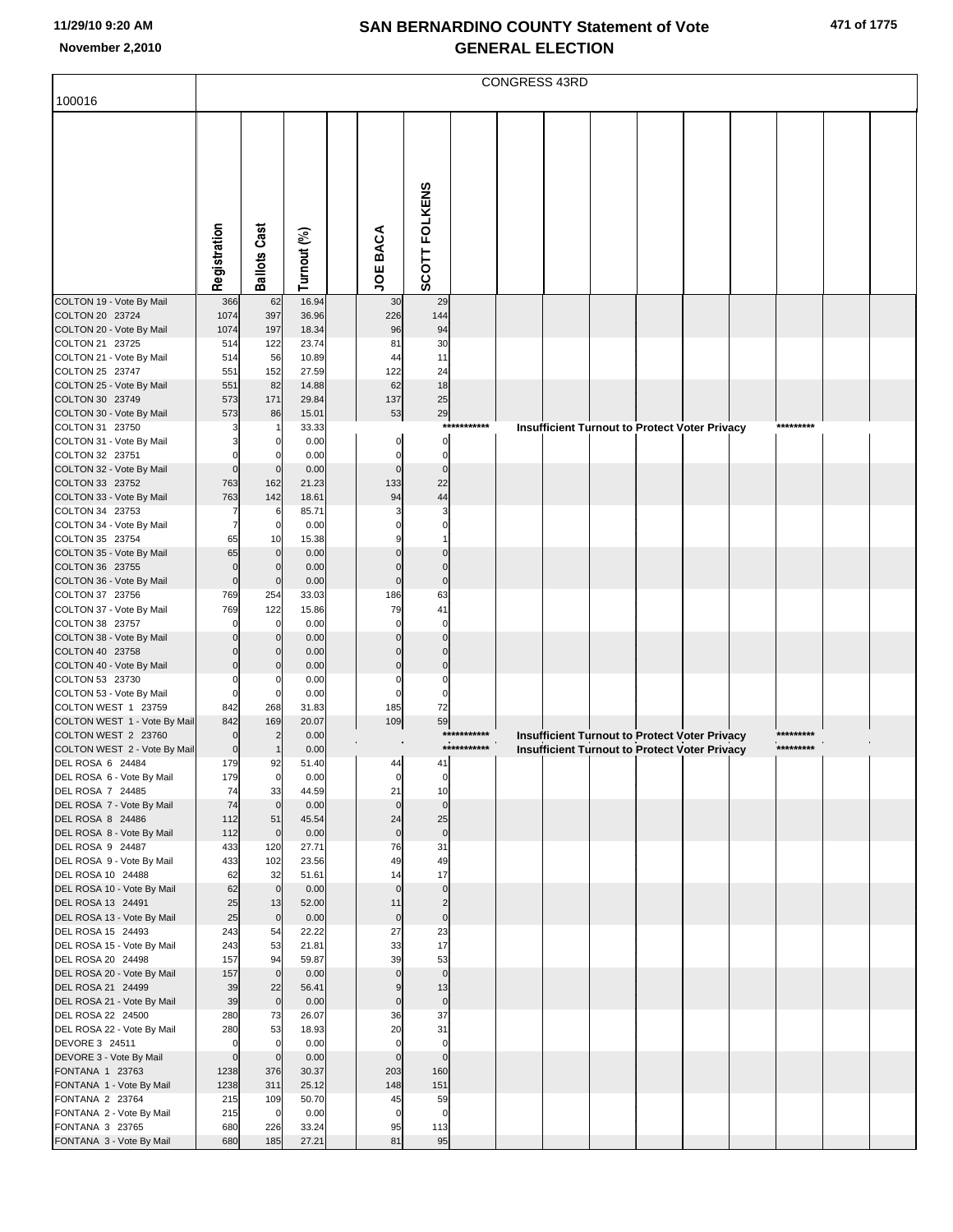|                                               | <b>CONGRESS 43RD</b> |                     |                |  |                    |               |  |  |  |  |  |  |  |  |
|-----------------------------------------------|----------------------|---------------------|----------------|--|--------------------|---------------|--|--|--|--|--|--|--|--|
| 100016                                        |                      |                     |                |  |                    |               |  |  |  |  |  |  |  |  |
|                                               | Registration         | <b>Ballots Cast</b> | Turnout (%)    |  | BACA<br><b>JOE</b> | SCOTT FOLKENS |  |  |  |  |  |  |  |  |
|                                               |                      |                     |                |  |                    |               |  |  |  |  |  |  |  |  |
| FONTANA 4 23766<br>FONTANA 4 - Vote By Mail   | 843<br>843           | 250<br>148          | 29.66<br>17.56 |  | 171<br>85          | 61<br>59      |  |  |  |  |  |  |  |  |
| FONTANA 5 23767                               | 836                  | 216                 | 25.84          |  | 113                | 93            |  |  |  |  |  |  |  |  |
| FONTANA 5 - Vote By Mail                      | 836                  | 223                 | 26.67          |  | 104                | 109           |  |  |  |  |  |  |  |  |
| FONTANA 6 23768<br>FONTANA 6 - Vote By Mail   | 753<br>753           | 235<br>198          | 31.21<br>26.29 |  | 121<br>73          | 105<br>117    |  |  |  |  |  |  |  |  |
| FONTANA 7 23769                               | 1260                 | 421                 | 33.41          |  | 229                | 162           |  |  |  |  |  |  |  |  |
| FONTANA 7 - Vote By Mail                      | 1260                 | 244                 | 19.37          |  | 127                | 110           |  |  |  |  |  |  |  |  |
| FONTANA 8 23770                               | 1335                 | 481                 | 36.03          |  | 274                | 179           |  |  |  |  |  |  |  |  |
| FONTANA 8 - Vote By Mail<br>FONTANA 9 23771   | 1335<br>1305         | 252<br>395          | 18.88<br>30.27 |  | 124<br>245         | 121<br>133    |  |  |  |  |  |  |  |  |
| FONTANA 9 - Vote By Mail                      | 1305                 | 305                 | 23.37          |  | 164                | 131           |  |  |  |  |  |  |  |  |
| FONTANA 10 23772                              | 926                  | 355                 | 38.34          |  | 251                | 89            |  |  |  |  |  |  |  |  |
| FONTANA 10 - Vote By Mail                     | 926                  | 168                 | 18.14          |  | 114                | 49            |  |  |  |  |  |  |  |  |
| FONTANA 11 23773<br>FONTANA 11 - Vote By Mail | 896<br>896           | 289<br>175          | 32.25<br>19.53 |  | 160<br>92          | 111<br>78     |  |  |  |  |  |  |  |  |
| FONTANA 12 23774                              | 1211                 | 361                 | 29.81          |  | 208                | 126           |  |  |  |  |  |  |  |  |
| FONTANA 12 - Vote By Mail                     | 1211                 | 239                 | 19.74          |  | 144                | 86            |  |  |  |  |  |  |  |  |
| FONTANA 13 23775                              | 1152                 | 362                 | 31.42          |  | 215                | 135           |  |  |  |  |  |  |  |  |
| FONTANA 13 - Vote By Mail<br>FONTANA 14 23776 | 1152<br>1175         | 251<br>387          | 21.79<br>32.94 |  | 134<br>227         | 111<br>131    |  |  |  |  |  |  |  |  |
| FONTANA 14 - Vote By Mail                     | 1175                 | 261                 | 22.21          |  | 148                | 100           |  |  |  |  |  |  |  |  |
| FONTANA 15 23777                              | 717                  | 183                 | 25.52          |  | 126                | 49            |  |  |  |  |  |  |  |  |
| FONTANA 15 - Vote By Mail                     | 717                  | 149                 | 20.78          |  | 81                 | 66            |  |  |  |  |  |  |  |  |
| FONTANA 16 23778<br>FONTANA 16 - Vote By Mail | 783<br>783           | 184<br>120          | 23.50<br>15.33 |  | 127<br>73          | 47<br>40      |  |  |  |  |  |  |  |  |
| FONTANA 17 23779                              | 900                  | 193                 | 21.44          |  | 150                | 32            |  |  |  |  |  |  |  |  |
| FONTANA 17 - Vote By Mail                     | 900                  | 126                 | 14.00          |  | 75                 | 47            |  |  |  |  |  |  |  |  |
| FONTANA 18 23780<br>FONTANA 18 - Vote By Mail | 891<br>891           | 224<br>128          | 25.14<br>14.37 |  | 174<br>86          | 42<br>35      |  |  |  |  |  |  |  |  |
| FONTANA 19 23781                              | 1356                 | 339                 | 25.00          |  | 232                | 85            |  |  |  |  |  |  |  |  |
| FONTANA 19 - Vote By Mail                     | 1356                 | 158                 | 11.65          |  | 102                | 48            |  |  |  |  |  |  |  |  |
| FONTANA 20 23782                              | 1327                 | 342                 | 25.77          |  | 224                | 97            |  |  |  |  |  |  |  |  |
| FONTANA 20 - Vote By Mail<br>FONTANA 21 23783 | 1327<br>773          | 285<br>214          | 21.48<br>27.68 |  | 182<br>158         | 90<br>48      |  |  |  |  |  |  |  |  |
| FONTANA 21 - Vote By Mail                     | 773                  | 99                  | 12.81          |  | 59                 | 36            |  |  |  |  |  |  |  |  |
| FONTANA 22 23784                              | 1314                 | 325                 | 24.73          |  | 237                | 78            |  |  |  |  |  |  |  |  |
| FONTANA 22 - Vote By Mail                     | 1314                 | 195                 | 14.84          |  | 120                | 68            |  |  |  |  |  |  |  |  |
| FONTANA 23 23785<br>FONTANA 23 - Vote By Mail | 1033<br>1033         | 324<br>186          | 31.36<br>18.01 |  | 258<br>124         | 54<br>56      |  |  |  |  |  |  |  |  |
| FONTANA 24 23786                              | 485                  | 151                 | 31.13          |  | 110                | 38            |  |  |  |  |  |  |  |  |
| FONTANA 24 - Vote By Mail                     | 485                  | 86                  | 17.73          |  | 45                 | 35            |  |  |  |  |  |  |  |  |
| FONTANA 25 23787<br>FONTANA 25 - Vote By Mail | 494<br>494           | 164<br>71           | 33.20<br>14.37 |  | 122<br>50          | 33<br>18      |  |  |  |  |  |  |  |  |
| FONTANA 26 23788                              | 663                  | 246                 | 37.10          |  | 189                | 38            |  |  |  |  |  |  |  |  |
| FONTANA 26 - Vote By Mail                     | 663                  | 92                  | 13.88          |  | 55                 | 35            |  |  |  |  |  |  |  |  |
| FONTANA 27 23789                              | 890                  | 274                 | 30.79          |  | 206                | 53            |  |  |  |  |  |  |  |  |
| FONTANA 27 - Vote By Mail<br>FONTANA 28 23790 | 890<br>1025          | 142<br>324          | 15.96<br>31.61 |  | 96<br>218          | 41<br>88      |  |  |  |  |  |  |  |  |
| FONTANA 28 - Vote By Mail                     | 1025                 | 181                 | 17.66          |  | 114                | 57            |  |  |  |  |  |  |  |  |
| FONTANA 29 23791                              | 1371                 | 497                 | 36.25          |  | 351                | 135           |  |  |  |  |  |  |  |  |
| FONTANA 29 - Vote By Mail                     | 1371                 | 200                 | 14.59          |  | 127                | 66            |  |  |  |  |  |  |  |  |
| FONTANA 30 23792<br>FONTANA 30 - Vote By Mail | 1458<br>1458         | 517<br>241          | 35.46<br>16.53 |  | 392<br>137         | 113<br>86     |  |  |  |  |  |  |  |  |
| FONTANA 31 23793                              | 875                  | 352                 | 40.23          |  | 257                | 83            |  |  |  |  |  |  |  |  |
| FONTANA 31 - Vote By Mail                     | 875                  | 136                 | 15.54          |  | 84                 | 47            |  |  |  |  |  |  |  |  |
| FONTANA 32 23794                              | 603                  | 203                 | 33.67          |  | 151                | 43            |  |  |  |  |  |  |  |  |
| FONTANA 32 - Vote By Mail<br>FONTANA 33 23825 | 603<br>989           | 98<br>312           | 16.25<br>31.55 |  | 51<br>216          | 42<br>84      |  |  |  |  |  |  |  |  |
| FONTANA 33 - Vote By Mail                     | 989                  | 146                 | 14.76          |  | 84                 | 58            |  |  |  |  |  |  |  |  |
| FONTANA 35 23826                              | 718                  | 212                 | 29.53          |  | 162                | 43            |  |  |  |  |  |  |  |  |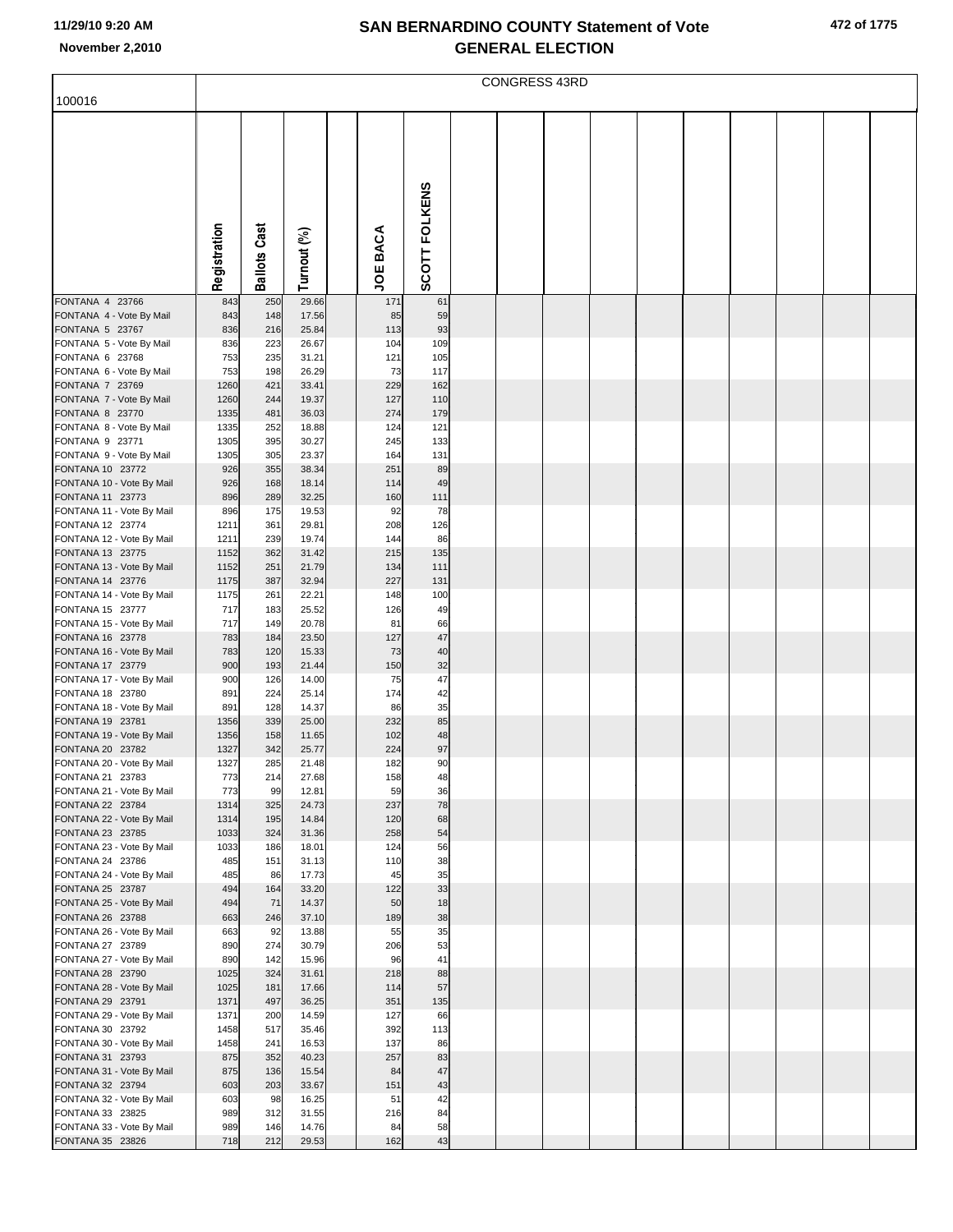|  | 473 of 1775 |
|--|-------------|
|  |             |

|                                               | <b>CONGRESS 43RD</b> |                     |                |  |                 |               |  |  |  |  |  |  |  |  |
|-----------------------------------------------|----------------------|---------------------|----------------|--|-----------------|---------------|--|--|--|--|--|--|--|--|
| 100016                                        |                      |                     |                |  |                 |               |  |  |  |  |  |  |  |  |
|                                               |                      |                     |                |  |                 |               |  |  |  |  |  |  |  |  |
|                                               | Registration         | <b>Ballots Cast</b> | Turnout (%)    |  | <b>JOE BACA</b> | SCOTT FOLKENS |  |  |  |  |  |  |  |  |
| FONTANA 35 - Vote By Mail                     | 718                  | 98                  | 13.65          |  | 63              | 30            |  |  |  |  |  |  |  |  |
| FONTANA 36 23827                              | 872                  | 238                 | 27.29          |  | 171             | 63            |  |  |  |  |  |  |  |  |
| FONTANA 36 - Vote By Mail                     | 872                  | 160                 | 18.35          |  | 87              | 68            |  |  |  |  |  |  |  |  |
| FONTANA 37 23828                              | 1040                 | 316                 | 30.38          |  | 218             | 81            |  |  |  |  |  |  |  |  |
| FONTANA 37 - Vote By Mail<br>FONTANA 38 23829 | 1040<br>957          | 226<br>272          | 21.73<br>28.42 |  | 123<br>180      | 89<br>84      |  |  |  |  |  |  |  |  |
| FONTANA 38 - Vote By Mail                     | 957                  | 152                 | 15.88          |  | 78              | 71            |  |  |  |  |  |  |  |  |
| FONTANA 39 23830                              | 1255                 | 394                 | 31.39          |  | 258             | 119           |  |  |  |  |  |  |  |  |
| FONTANA 39 - Vote By Mail                     | 1255                 | 282                 | 22.47          |  | 129             | 140           |  |  |  |  |  |  |  |  |
| FONTANA 40 23831<br>FONTANA 40 - Vote By Mail | 1072<br>1072         | 248<br>219          | 23.13<br>20.43 |  | 155<br>112      | 82<br>98      |  |  |  |  |  |  |  |  |
| FONTANA 41 23832                              | 1262                 | 288                 | 22.82          |  | 179             | 93            |  |  |  |  |  |  |  |  |
| FONTANA 41 - Vote By Mail                     | 1262                 | 249                 | 19.73          |  | 112             | 128           |  |  |  |  |  |  |  |  |
| FONTANA 42 23833                              | 375                  | 183                 | 48.80          |  | 117             | 52            |  |  |  |  |  |  |  |  |
| FONTANA 42 - Vote By Mail                     | 375                  | 87                  | 23.20          |  | 43              | 42            |  |  |  |  |  |  |  |  |
| FONTANA 43 23834<br>FONTANA 43 - Vote By Mail | 1109<br>1109         | 369<br>226          | 33.27<br>20.38 |  | 264<br>131      | 86<br>89      |  |  |  |  |  |  |  |  |
| FONTANA 44 23795                              | 818                  | 288                 | 35.21          |  | 151             | 116           |  |  |  |  |  |  |  |  |
| FONTANA 44 - Vote By Mail                     | 818                  | 181                 | 22.13          |  | 80              | 93            |  |  |  |  |  |  |  |  |
| FONTANA 45 23796                              | 924                  | 325                 | 35.17          |  | 220             | 85            |  |  |  |  |  |  |  |  |
| FONTANA 45 - Vote By Mail<br>FONTANA 46 23797 | 924<br>698           | 190<br>212          | 20.56<br>30.37 |  | 109<br>135      | 79<br>72      |  |  |  |  |  |  |  |  |
| FONTANA 46 - Vote By Mail                     | 698                  | 156                 | 22.35          |  | 69              | 76            |  |  |  |  |  |  |  |  |
| FONTANA 47 23798                              | 929                  | 286                 | 30.79          |  | 209             | 68            |  |  |  |  |  |  |  |  |
| FONTANA 47 - Vote By Mail                     | 929                  | 175                 | 18.84          |  | 123             | 50            |  |  |  |  |  |  |  |  |
| FONTANA 48 23799<br>FONTANA 48 - Vote By Mail | 616<br>616           | 191<br>140          | 31.01<br>22.73 |  | 104<br>74       | 79<br>65      |  |  |  |  |  |  |  |  |
| FONTANA 49 23800                              | 187                  | 65                  | 34.76          |  | 40              | 25            |  |  |  |  |  |  |  |  |
| FONTANA 49 - Vote By Mail                     | 187                  | $\overline{0}$      | 0.00           |  | $\mathbf 0$     | $\mathbf 0$   |  |  |  |  |  |  |  |  |
| FONTANA 50 23801                              | 958                  | 278                 | 29.02          |  | 145             | 114           |  |  |  |  |  |  |  |  |
| FONTANA 50 - Vote By Mail<br>FONTANA 51 23802 | 958<br>853           | 224<br>242          | 23.38<br>28.37 |  | 90<br>147       | 129<br>78     |  |  |  |  |  |  |  |  |
| FONTANA 51 - Vote By Mail                     | 853                  | 214                 | 25.09          |  | 116             | 86            |  |  |  |  |  |  |  |  |
| FONTANA 53 23803                              | 988                  | 244                 | 24.70          |  | 164             | 66            |  |  |  |  |  |  |  |  |
| FONTANA 53 - Vote By Mail                     | 988                  | 190                 | 19.23          |  | 105             | 73            |  |  |  |  |  |  |  |  |
| FONTANA 54 23804<br>FONTANA 54 - Vote By Mail | 835<br>835           | 229<br>176          | 27.43<br>21.08 |  | 134<br>102      | 80<br>69      |  |  |  |  |  |  |  |  |
| FONTANA 55 23805                              | 757                  | 246                 | 32.50          |  | 126             | 110           |  |  |  |  |  |  |  |  |
| FONTANA 55 - Vote By Mail                     | 757                  | 189                 | 24.97          |  | 86              | 98            |  |  |  |  |  |  |  |  |
| FONTANA 56 23806                              | 769                  | 225                 | 29.26          |  | 157             | 56            |  |  |  |  |  |  |  |  |
| FONTANA 56 - Vote By Mail<br>FONTANA 57 23807 | 769<br>896           | 125<br>272          | 16.25<br>30.36 |  | 69<br>200       | 52<br>54      |  |  |  |  |  |  |  |  |
| FONTANA 57 - Vote By Mail                     | 896                  | 162                 | 18.08          |  | 90              | 67            |  |  |  |  |  |  |  |  |
| FONTANA 58 23808                              | 941                  | 351                 | 37.30          |  | 238             | 105           |  |  |  |  |  |  |  |  |
| FONTANA 58 - Vote By Mail                     | 941                  | 120                 | 12.75          |  | 74<br>72        | 44            |  |  |  |  |  |  |  |  |
| FONTANA 59 23809<br>FONTANA 59 - Vote By Mail | 441<br>441           | 99<br>97            | 22.45<br>22.00 |  | 59              | 18<br>34      |  |  |  |  |  |  |  |  |
| FONTANA 60 23810                              | 522                  | 117                 | 22.41          |  | 75              | 39            |  |  |  |  |  |  |  |  |
| FONTANA 60 - Vote By Mail                     | 522                  | 100                 | 19.16          |  | 40              | 56            |  |  |  |  |  |  |  |  |
| FONTANA 61 23835                              | 742                  | 182                 | 24.53          |  | 108             | 68            |  |  |  |  |  |  |  |  |
| FONTANA 61 - Vote By Mail<br>FONTANA 62 23811 | 742<br>642           | 227<br>174          | 30.59<br>27.10 |  | 115<br>134      | 103<br>36     |  |  |  |  |  |  |  |  |
| FONTANA 62 - Vote By Mail                     | 642                  | 99                  | 15.42          |  | 63              | 30            |  |  |  |  |  |  |  |  |
| FONTANA 63 23812                              | 1083                 | 340                 | 31.39          |  | 223             | 101           |  |  |  |  |  |  |  |  |
| FONTANA 63 - Vote By Mail                     | 1083                 | 265                 | 24.47          |  | 154             | 100           |  |  |  |  |  |  |  |  |
| FONTANA 64 23813<br>FONTANA 64 - Vote By Mail | 910<br>910           | 241<br>103          | 26.48<br>11.32 |  | 177<br>71       | 56<br>29      |  |  |  |  |  |  |  |  |
| FONTANA 65 23836                              | 1064                 | 280                 | 26.32          |  | 195             | 76            |  |  |  |  |  |  |  |  |
| FONTANA 65 - Vote By Mail                     | 1064                 | 175                 | 16.45          |  | 117             | 52            |  |  |  |  |  |  |  |  |
| FONTANA 66 23837                              | 857                  | 246                 | 28.70          |  | 170             | 62            |  |  |  |  |  |  |  |  |
| FONTANA 66 - Vote By Mail                     | 857                  | 112                 | 13.07          |  | 66              | $41\,$        |  |  |  |  |  |  |  |  |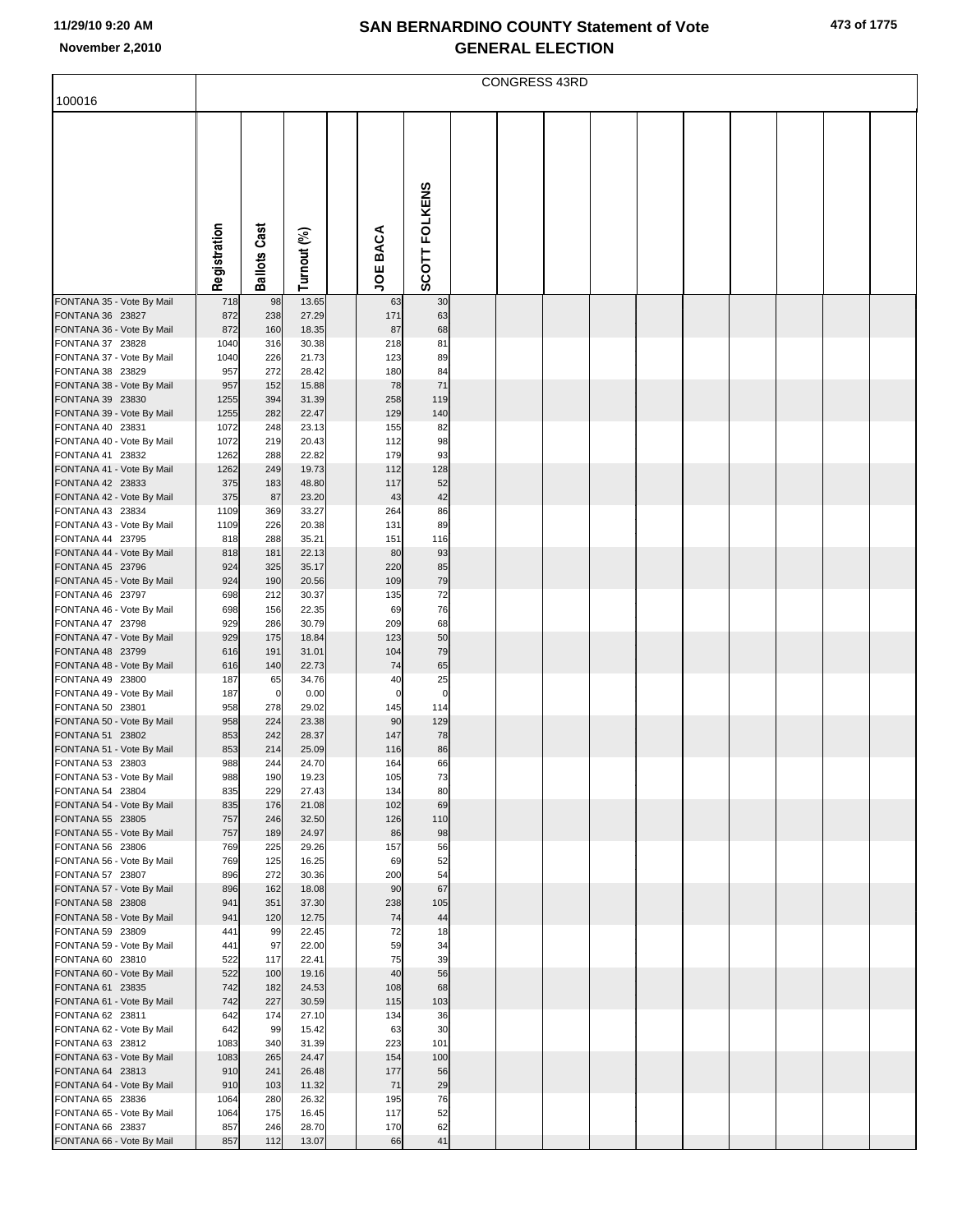|                                                       | CONGRESS 43RD                    |                               |                 |  |                            |                            |             |  |  |  |                                                      |  |           |  |
|-------------------------------------------------------|----------------------------------|-------------------------------|-----------------|--|----------------------------|----------------------------|-------------|--|--|--|------------------------------------------------------|--|-----------|--|
| 100016                                                |                                  |                               |                 |  |                            |                            |             |  |  |  |                                                      |  |           |  |
|                                                       |                                  |                               |                 |  |                            |                            |             |  |  |  |                                                      |  |           |  |
|                                                       |                                  |                               |                 |  |                            |                            |             |  |  |  |                                                      |  |           |  |
|                                                       |                                  |                               |                 |  |                            |                            |             |  |  |  |                                                      |  |           |  |
|                                                       |                                  |                               |                 |  |                            |                            |             |  |  |  |                                                      |  |           |  |
|                                                       |                                  |                               |                 |  |                            |                            |             |  |  |  |                                                      |  |           |  |
|                                                       |                                  |                               |                 |  |                            |                            |             |  |  |  |                                                      |  |           |  |
|                                                       |                                  |                               |                 |  |                            |                            |             |  |  |  |                                                      |  |           |  |
|                                                       |                                  |                               |                 |  |                            |                            |             |  |  |  |                                                      |  |           |  |
|                                                       |                                  |                               |                 |  |                            |                            |             |  |  |  |                                                      |  |           |  |
|                                                       | Registration                     | <b>Ballots Cast</b>           | Turnout (%)     |  | <b>JOE BACA</b>            | SCOTT FOLKENS              |             |  |  |  |                                                      |  |           |  |
| FONTANA 67 23838                                      | 781                              | 141                           | 18.05           |  | 100                        | 38                         |             |  |  |  |                                                      |  |           |  |
| FONTANA 67 - Vote By Mail                             | 781                              | 127                           | 16.26           |  | 72                         | 49                         |             |  |  |  |                                                      |  |           |  |
| FONTANA 68 23839<br>FONTANA 68 - Vote By Mail         | 926<br>926                       | 249<br>156                    | 26.89<br>16.85  |  | 164<br>88                  | 71<br>63                   |             |  |  |  |                                                      |  |           |  |
| FONTANA 69 23840                                      | 594                              | 180                           | 30.30           |  | 119                        | 55                         |             |  |  |  |                                                      |  |           |  |
| FONTANA 69 - Vote By Mail                             | 594                              | 126                           | 21.21           |  | 54                         | 65                         |             |  |  |  |                                                      |  |           |  |
| FONTANA 75 23841                                      | 663                              | 198                           | 29.86           |  | 154                        | 36                         |             |  |  |  |                                                      |  |           |  |
| FONTANA 75 - Vote By Mail<br>FONTANA 76 23815         | 663<br>$\mathbf 0$               | 122<br>$\mathbf 0$            | 18.40<br>0.00   |  | 84<br>$\mathbf 0$          | 36<br>$\mathbf 0$          |             |  |  |  |                                                      |  |           |  |
| FONTANA 76 - Vote By Mail                             | $\mathbf 0$                      | 0                             | 0.00            |  | $\mathbf 0$                | $\mathbf 0$                |             |  |  |  |                                                      |  |           |  |
| FONTANA 79 23816                                      | 87                               | 53                            | 60.92           |  | 30                         | 22                         |             |  |  |  |                                                      |  |           |  |
| FONTANA 79 - Vote By Mail                             | 87                               | $\overline{0}$                | 0.00            |  | $\pmb{0}$                  | $\overline{0}$<br>$***$    | *******     |  |  |  |                                                      |  | ********* |  |
| FONTANA 80 23842<br>FONTANA 80 - Vote By Mail         | $\overline{7}$<br>$\overline{7}$ | 2<br>$\mathbf 0$              | 28.57<br>0.00   |  | $\pmb{0}$                  | $\mathbf 0$                |             |  |  |  | <b>Insufficient Turnout to Protect Voter Privacy</b> |  |           |  |
| FONTANA 82 23817                                      | 789                              | 231                           | 29.28           |  | 171                        | 49                         |             |  |  |  |                                                      |  |           |  |
| FONTANA 82 - Vote By Mail                             | 789                              | 132                           | 16.73           |  | 76                         | 53                         |             |  |  |  |                                                      |  |           |  |
| FONTANA 83 23818                                      | $\mathbf 0$<br>$\mathbf 0$       | 0<br>$\mathbf 0$              | 0.00<br>0.00    |  | $\mathbf 0$<br>$\mathbf 0$ | $\mathbf 0$<br>$\mathbf 0$ |             |  |  |  |                                                      |  |           |  |
| FONTANA 83 - Vote By Mail<br>FONTANA 85 23819         | 372                              | 147                           | 39.52           |  | 91                         | 48                         |             |  |  |  |                                                      |  |           |  |
| FONTANA 85 - Vote By Mail                             | 372                              | 71                            | 19.09           |  | 35                         | 34                         |             |  |  |  |                                                      |  |           |  |
| FONTANA 87 23820                                      | 354                              | 105                           | 29.66           |  | 67                         | 34                         |             |  |  |  |                                                      |  |           |  |
| FONTANA 87 - Vote By Mail<br>FONTANA 88 23843         | 354                              | 56<br>0                       | 15.82<br>0.00   |  | 33<br>$\mathbf 0$          | 22<br>$\mathbf 0$          |             |  |  |  |                                                      |  |           |  |
| FONTANA 88 - Vote By Mail                             |                                  | $\mathbf 0$                   | 0.00            |  | $\mathbf 0$                | $\mathbf 0$                |             |  |  |  |                                                      |  |           |  |
| FONTANA 90 23844                                      | 410                              | 93                            | 22.68           |  | 68                         | 21                         |             |  |  |  |                                                      |  |           |  |
| FONTANA 90 - Vote By Mail<br>FONTANA 91 23845         | 410<br>$\overline{4}$            | 56<br>$\overline{4}$          | 13.66<br>100.00 |  | 31                         | 23                         | *********** |  |  |  | Insufficient Turnout to Protect Voter Privacy        |  | ********* |  |
| FONTANA 91 - Vote By Mail                             |                                  | 0                             | 0.00            |  | 0                          | 0                          |             |  |  |  |                                                      |  |           |  |
| FONTANA 93 23821                                      | 25                               | 16                            | 64.00           |  | 3                          | 11                         |             |  |  |  |                                                      |  |           |  |
| FONTANA 93 - Vote By Mail                             | 25                               | $\overline{0}$                | 0.00            |  | $\Omega$                   | $\mathbf 0$                |             |  |  |  |                                                      |  |           |  |
| FONTANA 94 23822<br>FONTANA 94 - Vote By Mail         | 921<br>921                       | 267<br>112                    | 28.99<br>12.16  |  | 184<br>75                  | 75<br>37                   |             |  |  |  |                                                      |  |           |  |
| FONTANA 95 23823                                      | 938                              | 228                           | 24.31           |  | 165                        | 52                         |             |  |  |  |                                                      |  |           |  |
| FONTANA 95 - Vote By Mail                             | 938                              | 161                           | 17.16           |  | 101                        | 51                         |             |  |  |  |                                                      |  |           |  |
| FONTANA 96 23824<br>FONTANA 96 - Vote By Mail         | 821<br>821                       | 187<br>158                    | 22.78<br>19.24  |  | 113<br>79                  | 63<br>70                   |             |  |  |  |                                                      |  |           |  |
| FONTANA WEST 1 23846                                  | 716                              | 194                           | 27.09           |  | 149                        | 38                         |             |  |  |  |                                                      |  |           |  |
| FONTANA WEST 1 - Vote By Ma                           | 716                              | 108                           | 15.08           |  | 66                         | 36                         |             |  |  |  |                                                      |  |           |  |
| FONTANA WEST 2 23847                                  | 710                              | 265                           | 37.32           |  | 200                        | 47                         |             |  |  |  |                                                      |  |           |  |
| FONTANA WEST 2 - Vote By Ma<br>FONTANA WEST 3 23848   | 710<br>1060                      | 89<br>309                     | 12.54<br>29.15  |  | 66<br>223                  | 22<br>66                   |             |  |  |  |                                                      |  |           |  |
| FONTANA WEST 3 - Vote By Ma                           | 1060                             | 139                           | 13.11           |  | 103                        | 32                         |             |  |  |  |                                                      |  |           |  |
| FONTANA WEST 4 23849                                  | 1020                             | 262                           | 25.69           |  | 186                        | 61                         |             |  |  |  |                                                      |  |           |  |
| FONTANA WEST 4 - Vote By Ma<br>FONTANA WEST 5 23850   | 1020<br>891                      | 123<br>257                    | 12.06<br>28.84  |  | 82<br>204                  | 37<br>45                   |             |  |  |  |                                                      |  |           |  |
| FONTANA WEST 5 - Vote By Ma                           | 891                              | 113                           | 12.68           |  | 88                         | 23                         |             |  |  |  |                                                      |  |           |  |
| FONTANA WEST 6 23851                                  | 777                              | 181                           | 23.29           |  | 139                        | 38                         |             |  |  |  |                                                      |  |           |  |
| FONTANA WEST 6 - Vote By Ma                           | 777                              | 109                           | 14.03           |  | 67                         | 35                         |             |  |  |  |                                                      |  |           |  |
| FONTANA WEST 9 23852<br>FONTANA WEST 9 - Vote By Ma   | 711<br>711                       | 186<br>83                     | 26.16<br>11.67  |  | 134<br>58                  | 44<br>25                   |             |  |  |  |                                                      |  |           |  |
| FONTANA WEST 10 23853                                 | 435                              | 173                           | 39.77           |  | 132                        | 29                         |             |  |  |  |                                                      |  |           |  |
| FONTANA WEST 10 - Vote By Ma                          | 435                              | 61                            | 14.02           |  | 41                         | 17                         |             |  |  |  |                                                      |  |           |  |
| FONTANA WEST 11 23854<br>FONTANA WEST 11 - Vote By Ma | 21<br>21                         | 8<br>$\Omega$                 | 38.10<br>0.00   |  | 7<br>$\mathsf{C}$          | $\mathbf{1}$<br>$\Omega$   |             |  |  |  |                                                      |  |           |  |
| FONTANA WEST 16 23855                                 | $\mathbf 0$                      | $\mathbf 0$                   | 0.00            |  |                            | $\Omega$                   |             |  |  |  |                                                      |  |           |  |
| FONTANA WEST 16 - Vote By Ma                          | $\mathbf 0$                      | $\overline{0}$                | 0.00            |  | $\mathbf 0$                | $\mathbf 0$                |             |  |  |  |                                                      |  |           |  |
| GLEN HELEN 1 24509                                    | 298                              | 127                           | 42.62           |  | 68                         | 53                         |             |  |  |  |                                                      |  |           |  |
| GLEN HELEN 1 - Vote By Mail<br>GLEN HELEN 7 24512     | 298<br>$\mathbf 0$               | $\overline{0}$<br>$\mathbf 0$ | 0.00<br>0.00    |  | $\Omega$                   | $\Omega$<br>0              |             |  |  |  |                                                      |  |           |  |
| GLEN HELEN 7 - Vote By Mail                           | $\mathbf 0$                      | $\mathbf{0}$                  | 0.00            |  | 0                          | 0                          |             |  |  |  |                                                      |  |           |  |
| GLEN HELEN 11 24514                                   | $\overline{0}$                   | $\Omega$                      | 0.00            |  | $\Omega$                   | $\mathbf 0$                |             |  |  |  |                                                      |  |           |  |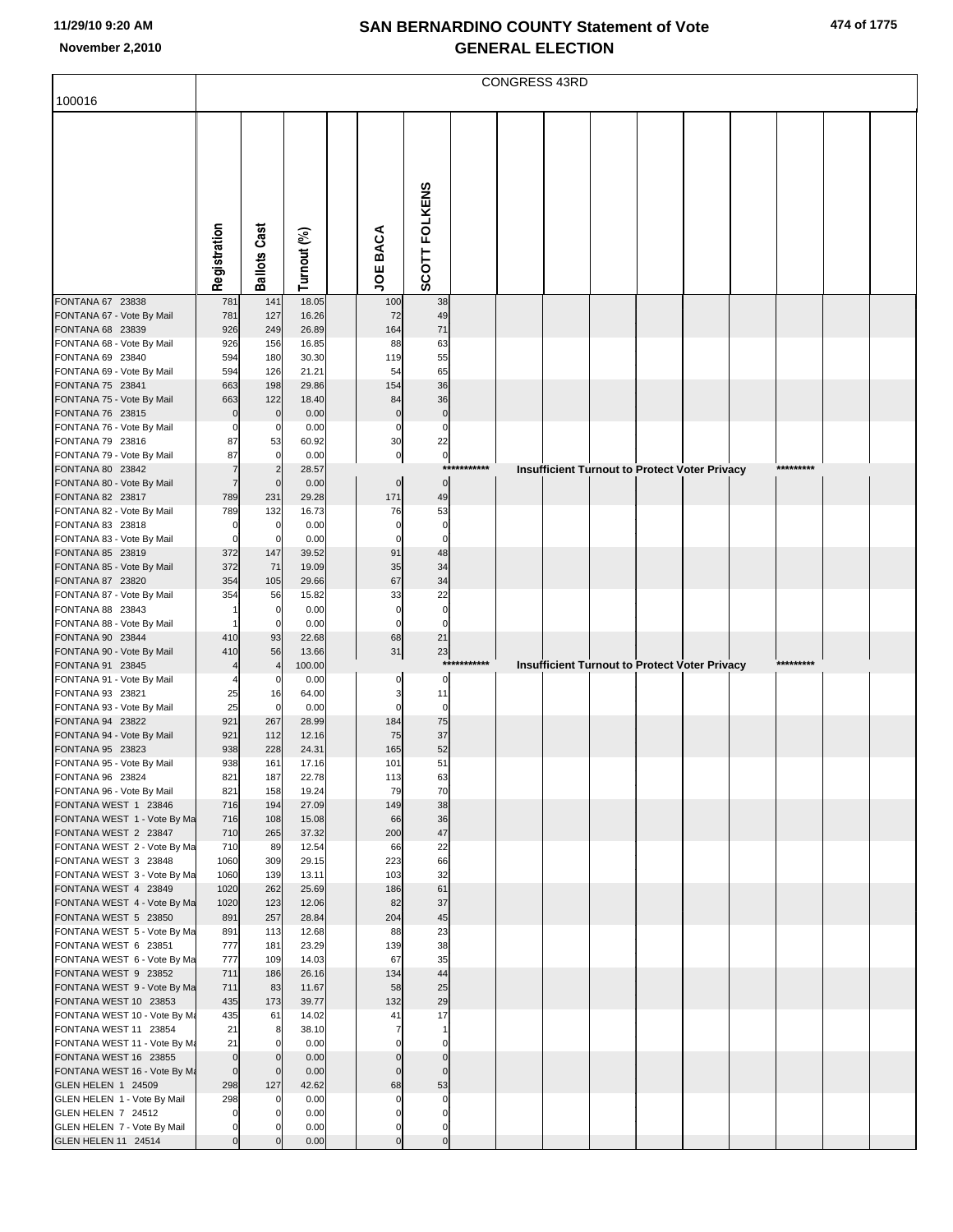| 475 of 1775 |  |
|-------------|--|
|-------------|--|

|                                                          | <b>CONGRESS 43RD</b> |                             |                |  |                 |               |             |  |  |                                                      |  |  |           |  |
|----------------------------------------------------------|----------------------|-----------------------------|----------------|--|-----------------|---------------|-------------|--|--|------------------------------------------------------|--|--|-----------|--|
| 100016                                                   |                      |                             |                |  |                 |               |             |  |  |                                                      |  |  |           |  |
|                                                          | Registration         | <b>Ballots Cast</b>         | Turnout (%)    |  | <b>JOE BACA</b> | SCOTT FOLKENS |             |  |  |                                                      |  |  |           |  |
| GLEN HELEN 11 - Vote By Mail                             |                      | 0                           | 0.00           |  |                 | 0             |             |  |  |                                                      |  |  |           |  |
| GLEN HELEN 14 24515                                      | $\Omega$             | $\mathbf 0$                 | 0.00           |  | $\Omega$        |               |             |  |  |                                                      |  |  |           |  |
| GLEN HELEN 14 - Vote By Mail<br>MUSCOY 1 24518           | $\mathbf 0$<br>0     | $\mathbf 0$<br>0            | 0.00<br>0.00   |  | 0               | $\Omega$<br>0 |             |  |  |                                                      |  |  |           |  |
| MUSCOY 1 - Vote By Mail                                  | $\mathbf 0$          | 0                           | 0.00           |  | 0               | $\Omega$      |             |  |  |                                                      |  |  |           |  |
| MUSCOY 2 24519                                           | 543                  | 117                         | 21.55          |  | 70              | 38            |             |  |  |                                                      |  |  |           |  |
| MUSCOY 2 - Vote By Mail                                  | 543                  | 83                          | 15.29          |  | 44              | 36            |             |  |  |                                                      |  |  |           |  |
| MUSCOY 3 24520<br>MUSCOY 3 - Vote By Mail                | 580                  | 126                         | 21.72          |  | 94              | 27            |             |  |  |                                                      |  |  |           |  |
| MUSCOY 4 24521                                           | 580<br>950           | 61<br>224                   | 10.52<br>23.58 |  | 39<br>138       | 19<br>75      |             |  |  |                                                      |  |  |           |  |
| MUSCOY 4 - Vote By Mail                                  | 950                  | 105                         | 11.05          |  | 72              | 28            |             |  |  |                                                      |  |  |           |  |
| MUSCOY 5 24522                                           | 992                  | 224                         | 22.58          |  | 158             | 54            |             |  |  |                                                      |  |  |           |  |
| MUSCOY 5 - Vote By Mail                                  | 992                  | 84                          | 8.47           |  | 45              | 36            | *********** |  |  |                                                      |  |  | ********* |  |
| NATIONAL FOREST 31 23507<br>NATIONAL FOREST 31 - Vote By |                      | $\mathbf{1}$<br>$\mathbf 0$ | 100.00<br>0.00 |  | $\overline{0}$  | $\mathbf 0$   |             |  |  | <b>Insufficient Turnout to Protect Voter Privacy</b> |  |  |           |  |
| ONTARIO 1 24033                                          | 1130                 | 349                         | 30.88          |  | 206             | 125           |             |  |  |                                                      |  |  |           |  |
| ONTARIO 1 - Vote By Mail                                 | 1130                 | 241                         | 21.33          |  | 114             | 122           |             |  |  |                                                      |  |  |           |  |
| ONTARIO 2 24034                                          | 1080                 | 438                         | 40.56          |  | 211             | 204           |             |  |  |                                                      |  |  |           |  |
| ONTARIO 2 - Vote By Mail                                 | 1080                 | 246                         | 22.78          |  | 79              | 159           |             |  |  |                                                      |  |  |           |  |
| ONTARIO 3 24035<br>ONTARIO 3 - Vote By Mail              | 856<br>856           | 331<br>223                  | 38.67<br>26.05 |  | 182<br>78       | 140<br>142    |             |  |  |                                                      |  |  |           |  |
| ONTARIO 4 24036                                          | 1093                 | 354                         | 32.39          |  | 193             | 149           |             |  |  |                                                      |  |  |           |  |
| ONTARIO 4 - Vote By Mail                                 | 1093                 | 258                         | 23.60          |  | 103             | 135           |             |  |  |                                                      |  |  |           |  |
| ONTARIO 5 24037                                          | 1113                 | 259                         | 23.27          |  | 186             | 61            |             |  |  |                                                      |  |  |           |  |
| ONTARIO 5 - Vote By Mail<br>ONTARIO 6 24038              | 1113<br>806          | 235<br>239                  | 21.11<br>29.65 |  | 124<br>171      | 103<br>54     |             |  |  |                                                      |  |  |           |  |
| ONTARIO 6 - Vote By Mail                                 | 806                  | 145                         | 17.99          |  | 84              | 53            |             |  |  |                                                      |  |  |           |  |
| ONTARIO 7 24039                                          | 397                  | 106                         | 26.70          |  | 77              | 27            |             |  |  |                                                      |  |  |           |  |
| ONTARIO 7 - Vote By Mail                                 | 397                  | 77                          | 19.40          |  | 56              | 21            |             |  |  |                                                      |  |  |           |  |
| ONTARIO 8 24040                                          | 992                  | 244                         | 24.60          |  | 175             | 55            |             |  |  |                                                      |  |  |           |  |
| ONTARIO 8 - Vote By Mail<br>ONTARIO 9 24041              | 992<br>427           | 187<br>112                  | 18.85<br>26.23 |  | 130<br>66       | 54<br>38      |             |  |  |                                                      |  |  |           |  |
| ONTARIO 9 - Vote By Mail                                 | 427                  | 79                          | 18.50          |  | 49              | 27            |             |  |  |                                                      |  |  |           |  |
| ONTARIO 10 24042                                         | 1140                 | 357                         | 31.32          |  | 236             | 98            |             |  |  |                                                      |  |  |           |  |
| ONTARIO 10 - Vote By Mail                                | 1140                 | 231                         | 20.26          |  | 126             | 93            |             |  |  |                                                      |  |  |           |  |
| ONTARIO 11 24043<br>ONTARIO 11 - Vote By Mail            | 798<br>798           | 222<br>194                  | 27.82<br>24.31 |  | 134<br>94       | 78<br>92      |             |  |  |                                                      |  |  |           |  |
| <b>ONTARIO 12 24044</b>                                  | 967                  | 293                         | 30.30          |  | 154             | 124           |             |  |  |                                                      |  |  |           |  |
| ONTARIO 12 - Vote By Mail                                | 967                  | 246                         | 25.44          |  | 114             | 125           |             |  |  |                                                      |  |  |           |  |
| ONTARIO 13 24045                                         | 908                  | 328                         | 36.12          |  | 165             | 138           |             |  |  |                                                      |  |  |           |  |
| ONTARIO 13 - Vote By Mail<br>ONTARIO 14 24046            | 908<br>1156          | 201<br>407                  | 22.14<br>35.21 |  | 94<br>200       | 97<br>180     |             |  |  |                                                      |  |  |           |  |
| ONTARIO 14 - Vote By Mail                                | 1156                 | 269                         | 23.27          |  | 140             | 125           |             |  |  |                                                      |  |  |           |  |
| <b>ONTARIO 15 24047</b>                                  | 1196                 | 358                         | 29.93          |  | 248             | 89            |             |  |  |                                                      |  |  |           |  |
| ONTARIO 15 - Vote By Mail                                | 1196                 | 217                         | 18.14          |  | 125             | 84            |             |  |  |                                                      |  |  |           |  |
| ONTARIO 16 24048<br>ONTARIO 16 - Vote By Mail            | 1228<br>1228         | 337<br>229                  | 27.44<br>18.65 |  | 252<br>148      | 69<br>77      |             |  |  |                                                      |  |  |           |  |
| ONTARIO 17 24049                                         | 1112                 | 287                         | 25.81          |  | 178             | 89            |             |  |  |                                                      |  |  |           |  |
| ONTARIO 17 - Vote By Mail                                | 1112                 | 181                         | 16.28          |  | 105             | 72            |             |  |  |                                                      |  |  |           |  |
| <b>ONTARIO 18 24050</b>                                  | 934                  | 295                         | 31.58          |  | 189             | 85            |             |  |  |                                                      |  |  |           |  |
| ONTARIO 18 - Vote By Mail                                | 934                  | 227                         | 24.30          |  | 119             | 96            |             |  |  |                                                      |  |  |           |  |
| ONTARIO 19 24051<br>ONTARIO 19 - Vote By Mail            | 1235<br>1235         | 348<br>268                  | 28.18<br>21.70 |  | 215<br>159      | 109<br>94     |             |  |  |                                                      |  |  |           |  |
| ONTARIO 20 24052                                         | 779                  | 210                         | 26.96          |  | 161             | 34            |             |  |  |                                                      |  |  |           |  |
| ONTARIO 20 - Vote By Mail                                | 779                  | 147                         | 18.87          |  | 90              | 56            |             |  |  |                                                      |  |  |           |  |
| ONTARIO 21 24053                                         | 1262                 | 348                         | 27.58          |  | 268             | 63            |             |  |  |                                                      |  |  |           |  |
| ONTARIO 21 - Vote By Mail                                | 1262                 | 201                         | 15.93          |  | 134             | 56            |             |  |  |                                                      |  |  |           |  |
| ONTARIO 22 24054<br>ONTARIO 22 - Vote By Mail            | 1274<br>1274         | 392<br>238                  | 30.77<br>18.68 |  | 256<br>130      | 90<br>97      |             |  |  |                                                      |  |  |           |  |
| ONTARIO 23 24055                                         | 558                  | 146                         | 26.16          |  | 84              | 54            |             |  |  |                                                      |  |  |           |  |
| ONTARIO 23 - Vote By Mail                                | 558                  | 136                         | 24.37          |  | 71              | 61            |             |  |  |                                                      |  |  |           |  |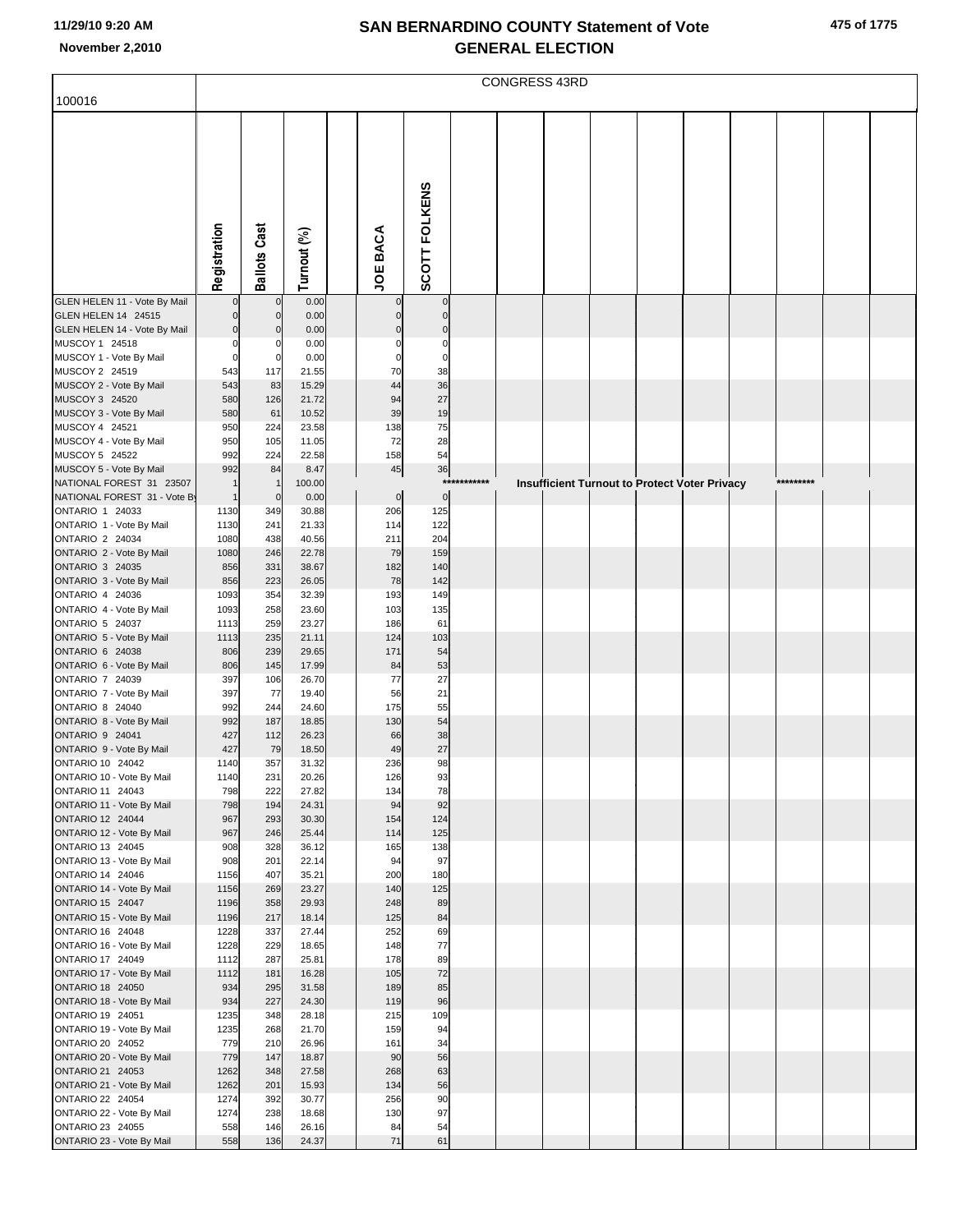|                                                                                                | <b>CONGRESS 43RD</b>         |                          |                                  |  |                          |                        |  |  |  |  |  |  |  |  |
|------------------------------------------------------------------------------------------------|------------------------------|--------------------------|----------------------------------|--|--------------------------|------------------------|--|--|--|--|--|--|--|--|
| 100016                                                                                         |                              |                          |                                  |  |                          |                        |  |  |  |  |  |  |  |  |
|                                                                                                | Registration                 | <b>Ballots Cast</b>      | Turnout (%)                      |  | <b>JOE BACA</b>          | SCOTT FOLKENS          |  |  |  |  |  |  |  |  |
|                                                                                                |                              |                          |                                  |  |                          |                        |  |  |  |  |  |  |  |  |
| ONTARIO 24 24056<br>ONTARIO 24 - Vote By Mail<br>ONTARIO 25 24057<br>ONTARIO 25 - Vote By Mail | 1026<br>1026<br>1293<br>1293 | 289<br>216<br>374<br>164 | 28.17<br>21.05<br>28.92<br>12.68 |  | 177<br>109<br>282<br>117 | 93<br>95<br>66<br>41   |  |  |  |  |  |  |  |  |
| ONTARIO 26 24058<br>ONTARIO 26 - Vote By Mail                                                  | 966<br>966                   | 229<br>140               | 23.71<br>14.49                   |  | 167<br>101               | 49<br>35               |  |  |  |  |  |  |  |  |
| ONTARIO 27 24059<br>ONTARIO 27 - Vote By Mail<br>ONTARIO 28 24060<br>ONTARIO 28 - Vote By Mail | 995<br>995<br>1352<br>1352   | 285<br>241<br>380<br>275 | 28.64<br>24.22<br>28.11<br>20.34 |  | 178<br>118<br>268<br>152 | 91<br>116<br>92<br>109 |  |  |  |  |  |  |  |  |
| ONTARIO 29 24061<br>ONTARIO 29 - Vote By Mail<br>ONTARIO 30 24062                              | 1141<br>1141<br>943          | 258<br>189<br>245        | 22.61<br>16.56<br>25.98          |  | 207<br>150<br>123        | 38<br>36<br>108        |  |  |  |  |  |  |  |  |
| ONTARIO 30 - Vote By Mail<br>ONTARIO 31 24063<br>ONTARIO 31 - Vote By Mail                     | 943<br>1086<br>1086          | 332<br>267<br>272        | 35.21<br>24.59<br>25.05          |  | 111<br>147<br>141        | 203<br>102<br>123      |  |  |  |  |  |  |  |  |
| ONTARIO 32 24064<br>ONTARIO 32 - Vote By Mail                                                  | 806<br>806                   | 223<br>157               | 27.67<br>19.48                   |  | 132<br>76                | 78<br>67               |  |  |  |  |  |  |  |  |
| ONTARIO 33 24065<br>ONTARIO 33 - Vote By Mail<br>ONTARIO 34 24066                              | 1133<br>1133<br>921          | 361<br>233<br>240        | 31.86<br>20.56<br>26.06          |  | 250<br>142<br>119        | 89<br>81<br>106        |  |  |  |  |  |  |  |  |
| ONTARIO 34 - Vote By Mail<br>ONTARIO 35 24067<br>ONTARIO 35 - Vote By Mail                     | 921<br>880<br>880            | 175<br>330<br>185        | 19.00<br>37.50<br>21.02          |  | 83<br>198<br>86          | 85<br>107<br>89        |  |  |  |  |  |  |  |  |
| ONTARIO 36 24068<br>ONTARIO 36 - Vote By Mail                                                  | 635<br>635                   | 172<br>105               | 27.09<br>16.54                   |  | 120<br>70                | 44<br>28               |  |  |  |  |  |  |  |  |
| ONTARIO 37 24069<br>ONTARIO 37 - Vote By Mail<br>ONTARIO 38 24070                              | 965<br>965<br>658            | 314<br>241<br>197        | 32.54<br>24.97<br>29.94          |  | 164<br>95<br>121         | 138<br>137<br>65       |  |  |  |  |  |  |  |  |
| ONTARIO 38 - Vote By Mail<br>ONTARIO 39 24071<br>ONTARIO 39 - Vote By Mail                     | 658<br>1136<br>1136          | 113<br>300<br>284        | 17.17<br>26.41<br>25.00          |  | 68<br>164<br>109         | 42<br>120<br>167       |  |  |  |  |  |  |  |  |
| ONTARIO 40 24072<br>ONTARIO 40 - Vote By Mail<br>ONTARIO 41 24073                              | 1044<br>1044<br>1171         | 363<br>247<br>412        | 34.77<br>23.66<br>35.18          |  | 188<br>126<br>224        | 148<br>116<br>168      |  |  |  |  |  |  |  |  |
| ONTARIO 41 - Vote By Mail<br>ONTARIO 42 24074<br>ONTARIO 42 - Vote By Mail                     | 1171<br>1199<br>1199         | 275<br>388<br>291        | 23.48<br>32.36<br>24.27          |  | 118<br>216<br>107        | 152<br>147<br>177      |  |  |  |  |  |  |  |  |
| ONTARIO 43 24075<br>ONTARIO 43 - Vote By Mail<br>ONTARIO 44 24076                              | 1172<br>1172<br>926          | 369<br>237<br>288        | 31.48<br>20.22<br>31.10          |  | 217<br>119<br>180        | 133<br>115<br>99       |  |  |  |  |  |  |  |  |
| ONTARIO 44 - Vote By Mail<br>ONTARIO 45 24077                                                  | 926<br>1069                  | 231<br>298               | 24.95<br>27.88                   |  | 103<br>181               | 120<br>102             |  |  |  |  |  |  |  |  |
| ONTARIO 45 - Vote By Mail<br>ONTARIO 46 24078<br>ONTARIO 46 - Vote By Mail                     | 1069<br>787<br>787           | 287<br>249<br>183        | 26.85<br>31.64<br>23.25          |  | 153<br>143<br>107        | 118<br>94<br>66        |  |  |  |  |  |  |  |  |
| ONTARIO 47 24079<br>ONTARIO 47 - Vote By Mail<br>ONTARIO 48 24080                              | 730<br>730<br>727            | 282<br>179<br>188        | 38.63<br>24.52<br>25.86          |  | 161<br>92<br>103         | 103<br>81<br>80        |  |  |  |  |  |  |  |  |
| ONTARIO 48 - Vote By Mail<br>ONTARIO 50 24082                                                  | 727<br>671                   | 192<br>179               | 26.41<br>26.68                   |  | 93<br>121                | 91<br>49               |  |  |  |  |  |  |  |  |
| ONTARIO 50 - Vote By Mail<br>ONTARIO 51 24083<br>ONTARIO 51 - Vote By Mail                     | 671<br>699<br>699            | 127<br>186<br>124        | 18.93<br>26.61<br>17.74          |  | 67<br>95<br>76           | 53<br>81<br>44         |  |  |  |  |  |  |  |  |
| ONTARIO 52 24084<br>ONTARIO 52 - Vote By Mail<br>ONTARIO 53 24085                              | 747<br>747<br>554            | 212<br>249<br>168        | 28.38<br>33.33<br>30.32          |  | 96<br>92<br>86           | 104<br>140<br>72       |  |  |  |  |  |  |  |  |
| ONTARIO 53 - Vote By Mail<br>ONTARIO 54 24086<br>ONTARIO 54 - Vote By Mail                     | 554<br>620<br>620            | 134<br>192<br>174        | 24.19<br>30.97<br>28.06          |  | 52<br>109<br>84          | 76<br>74<br>83         |  |  |  |  |  |  |  |  |
| ONTARIO 55 24087                                                                               | 736                          | 265                      | 36.01                            |  | 180                      | 68                     |  |  |  |  |  |  |  |  |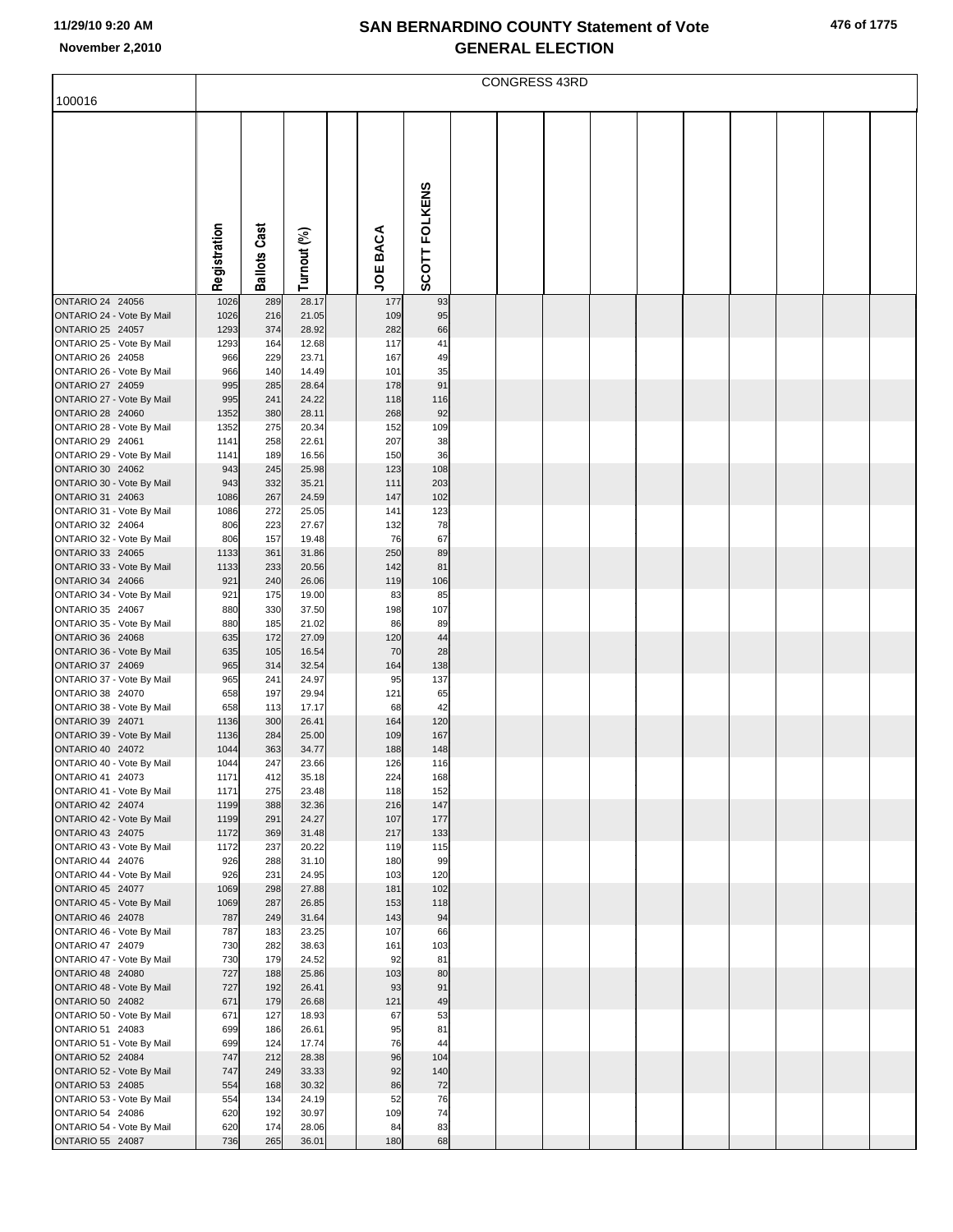|                                               | CONGRESS 43RD    |                     |                |  |                          |                          |          |  |  |  |  |                                               |           |  |
|-----------------------------------------------|------------------|---------------------|----------------|--|--------------------------|--------------------------|----------|--|--|--|--|-----------------------------------------------|-----------|--|
| 100016                                        |                  |                     |                |  |                          |                          |          |  |  |  |  |                                               |           |  |
|                                               | Registration     | <b>Ballots Cast</b> | Turnout (%)    |  | <b>JOE BACA</b>          | SCOTT FOLKENS            |          |  |  |  |  |                                               |           |  |
| ONTARIO 55 - Vote By Mail                     | 736              | 159                 | 21.60          |  | 79                       | 74                       |          |  |  |  |  |                                               |           |  |
| ONTARIO 56 24088                              | 693              | 137                 | 19.77          |  | 105                      | 24                       |          |  |  |  |  |                                               |           |  |
| ONTARIO 56 - Vote By Mail<br>ONTARIO 57 24089 | 693<br>713       | 106<br>188          | 15.30<br>26.37 |  | 72<br>131                | 32<br>45                 |          |  |  |  |  |                                               |           |  |
| ONTARIO 57 - Vote By Mail                     | 713              | 150                 | 21.04          |  | 87                       | 61                       |          |  |  |  |  |                                               |           |  |
| ONTARIO 59 24090                              | 419              | 145                 | 34.61          |  | 81                       | 57                       |          |  |  |  |  |                                               |           |  |
| ONTARIO 59 - Vote By Mail                     | 419              | 107                 | 25.54          |  | 49                       | 57                       |          |  |  |  |  |                                               |           |  |
| ONTARIO 61 24091                              | 137              | 47                  | 34.31          |  | 35                       | 10                       |          |  |  |  |  |                                               |           |  |
| ONTARIO 61 - Vote By Mail<br>ONTARIO 62 24092 | 137<br>$\pmb{0}$ | $\mathbf 0$<br>0    | 0.00<br>0.00   |  | $\mathbf{0}$<br>$\Omega$ | $\pmb{0}$<br>$\mathbf 0$ |          |  |  |  |  |                                               |           |  |
| ONTARIO 62 - Vote By Mail                     | $\mathbf 0$      | 0                   | 0.00           |  |                          | $\Omega$                 |          |  |  |  |  |                                               |           |  |
| ONTARIO 63 24093                              | $\mathbf 0$      | 0                   | 0.00           |  |                          | $\Omega$                 |          |  |  |  |  |                                               |           |  |
| ONTARIO 63 - Vote By Mail                     | $\mathbf 0$      | $\mathbf 0$         | 0.00           |  |                          | $\Omega$                 |          |  |  |  |  |                                               |           |  |
| ONTARIO 68 24094                              | 8                | $\overline{7}$      | 87.50          |  | 3                        | 3                        |          |  |  |  |  |                                               |           |  |
| ONTARIO 68 - Vote By Mail<br>ONTARIO 69 24095 | $\bf{8}$<br>99   | $\mathbf 0$<br>53   | 0.00<br>53.54  |  | $\mathbf 0$<br>22        | $\mathbf 0$<br>28        |          |  |  |  |  |                                               |           |  |
| ONTARIO 69 - Vote By Mail                     | 99               | $\mathbf 0$         | 0.00           |  | $\mathbf 0$              | $\overline{0}$           |          |  |  |  |  |                                               |           |  |
| ONTARIO 70 24096                              | 654              | 215                 | 32.87          |  | 121                      | 74                       |          |  |  |  |  |                                               |           |  |
| ONTARIO 70 - Vote By Mail                     | 654              | 131                 | 20.03          |  | 74                       | 53                       |          |  |  |  |  |                                               |           |  |
| ONTARIO 71 24097                              | 561              | 131                 | 23.35          |  | 86                       | 41                       |          |  |  |  |  |                                               |           |  |
| ONTARIO 71 - Vote By Mail<br>ONTARIO 72 24098 | 561<br>0         | 80<br>0             | 14.26<br>0.00  |  | 40<br>$\pmb{0}$          | 38<br>$\pmb{0}$          |          |  |  |  |  |                                               |           |  |
| ONTARIO 72 - Vote By Mail                     | $\mathbf 0$      | 0                   | 0.00           |  | $\overline{0}$           | $\overline{0}$           |          |  |  |  |  |                                               |           |  |
| ONTARIO 73 24099                              | 10               |                     | 40.00          |  |                          | $***$                    | ******** |  |  |  |  | Insufficient Turnout to Protect Voter Privacy | ********* |  |
| ONTARIO 73 - Vote By Mail                     | 10               | $\mathbf 0$         | 0.00           |  | $\overline{0}$           | $\overline{0}$           |          |  |  |  |  |                                               |           |  |
| ONTARIO 76 24100<br>ONTARIO 76 - Vote By Mail | 173<br>173       | 54<br>$\mathbf 0$   | 31.21<br>0.00  |  | 28<br>$\pmb{0}$          | 26<br>$\mathbf 0$        |          |  |  |  |  |                                               |           |  |
| ONTARIO 77 24101                              | 115              | 64                  | 55.65          |  | 16                       | 47                       |          |  |  |  |  |                                               |           |  |
| ONTARIO 77 - Vote By Mail                     | 115              | 0                   | 0.00           |  | $\mathbf 0$              | $\mathbf 0$              |          |  |  |  |  |                                               |           |  |
| RIALTO 1 24272                                | 1438             | 396                 | 27.54          |  | 238                      | 141                      |          |  |  |  |  |                                               |           |  |
| RIALTO 1 - Vote By Mail<br>RIALTO 2 24273     | 1438<br>234      | 381<br>107          | 26.50<br>45.73 |  | 201<br>76                | 168<br>30                |          |  |  |  |  |                                               |           |  |
| RIALTO 2 - Vote By Mail                       | 234              | $\mathbf 0$         | 0.00           |  | $\pmb{0}$                | $\pmb{0}$                |          |  |  |  |  |                                               |           |  |
| RIALTO 3 24274                                | 667              | 178                 | 26.69          |  | 112                      | 53                       |          |  |  |  |  |                                               |           |  |
| RIALTO 3 - Vote By Mail                       | 667              | 174                 | 26.09          |  | 83                       | 85                       |          |  |  |  |  |                                               |           |  |
| RIALTO 4 24275                                | 985              | 313                 | 31.78          |  | 208                      | 93                       |          |  |  |  |  |                                               |           |  |
| RIALTO 4 - Vote By Mail<br>RIALTO 5 24276     | 985<br>782       | 216<br>261          | 21.93<br>33.38 |  | 138<br>178               | 72<br>67                 |          |  |  |  |  |                                               |           |  |
| RIALTO 5 - Vote By Mail                       | 782              | 174                 | 22.25          |  | 102                      | 67                       |          |  |  |  |  |                                               |           |  |
| RIALTO 6 24277                                | 649              | 190                 | 29.28          |  | 134                      | 45                       |          |  |  |  |  |                                               |           |  |
| RIALTO 6 - Vote By Mail                       | 649              | 128                 | 19.72          |  | 75                       | 52                       |          |  |  |  |  |                                               |           |  |
| RIALTO 7 24278<br>RIALTO 7 - Vote By Mail     | 856<br>856       | 236<br>186          | 27.57<br>21.73 |  | 178<br>105               | 39<br>70                 |          |  |  |  |  |                                               |           |  |
| RIALTO 8 24279                                | 732              | 185                 | 25.27          |  | 145                      | 38                       |          |  |  |  |  |                                               |           |  |
| RIALTO 8 - Vote By Mail                       | 732              | 176                 | 24.04          |  | 119                      | 52                       |          |  |  |  |  |                                               |           |  |
| RIALTO 9 24280                                | 1158             | 377                 | 32.56          |  | 297                      | 71                       |          |  |  |  |  |                                               |           |  |
| RIALTO 9 - Vote By Mail                       | 1158             | 188                 | 16.23          |  | 120                      | 64                       |          |  |  |  |  |                                               |           |  |
| RIALTO 10 24281<br>RIALTO 10 - Vote By Mail   | 802<br>802       | 237<br>123          | 29.55<br>15.34 |  | 153<br>73                | 67<br>46                 |          |  |  |  |  |                                               |           |  |
| RIALTO 11 24282                               | 567              | 137                 | 24.16          |  | 88                       | 43                       |          |  |  |  |  |                                               |           |  |
| RIALTO 11 - Vote By Mail                      | 567              | 23                  | 4.06           |  | 11                       | 12                       |          |  |  |  |  |                                               |           |  |
| RIALTO 12 24283                               | 1011             | 343                 | 33.93          |  | 250                      | 82                       |          |  |  |  |  |                                               |           |  |
| RIALTO 12 - Vote By Mail                      | 1011             | 153                 | 15.13          |  | 104                      | 45                       |          |  |  |  |  |                                               |           |  |
| RIALTO 13 24284<br>RIALTO 13 - Vote By Mail   | 1325<br>1325     | 371<br>187          | 28.00<br>14.11 |  | 289<br>126               | 70<br>57                 |          |  |  |  |  |                                               |           |  |
| RIALTO 14 24285                               | 691              | 189                 | 27.35          |  | 132                      | 54                       |          |  |  |  |  |                                               |           |  |
| RIALTO 14 - Vote By Mail                      | 691              | 138                 | 19.97          |  | 86                       | 42                       |          |  |  |  |  |                                               |           |  |
| RIALTO 15 24286                               | 1114             | 266                 | 23.88          |  | 193                      | 61                       |          |  |  |  |  |                                               |           |  |
| RIALTO 15 - Vote By Mail<br>RIALTO 16 24287   | 1114<br>1074     | 162<br>340          | 14.54<br>31.66 |  | 108<br>238               | 48<br>89                 |          |  |  |  |  |                                               |           |  |
| RIALTO 16 - Vote By Mail                      | 1074             | 212                 | 19.74          |  | 112                      | 90                       |          |  |  |  |  |                                               |           |  |
|                                               |                  |                     |                |  |                          |                          |          |  |  |  |  |                                               |           |  |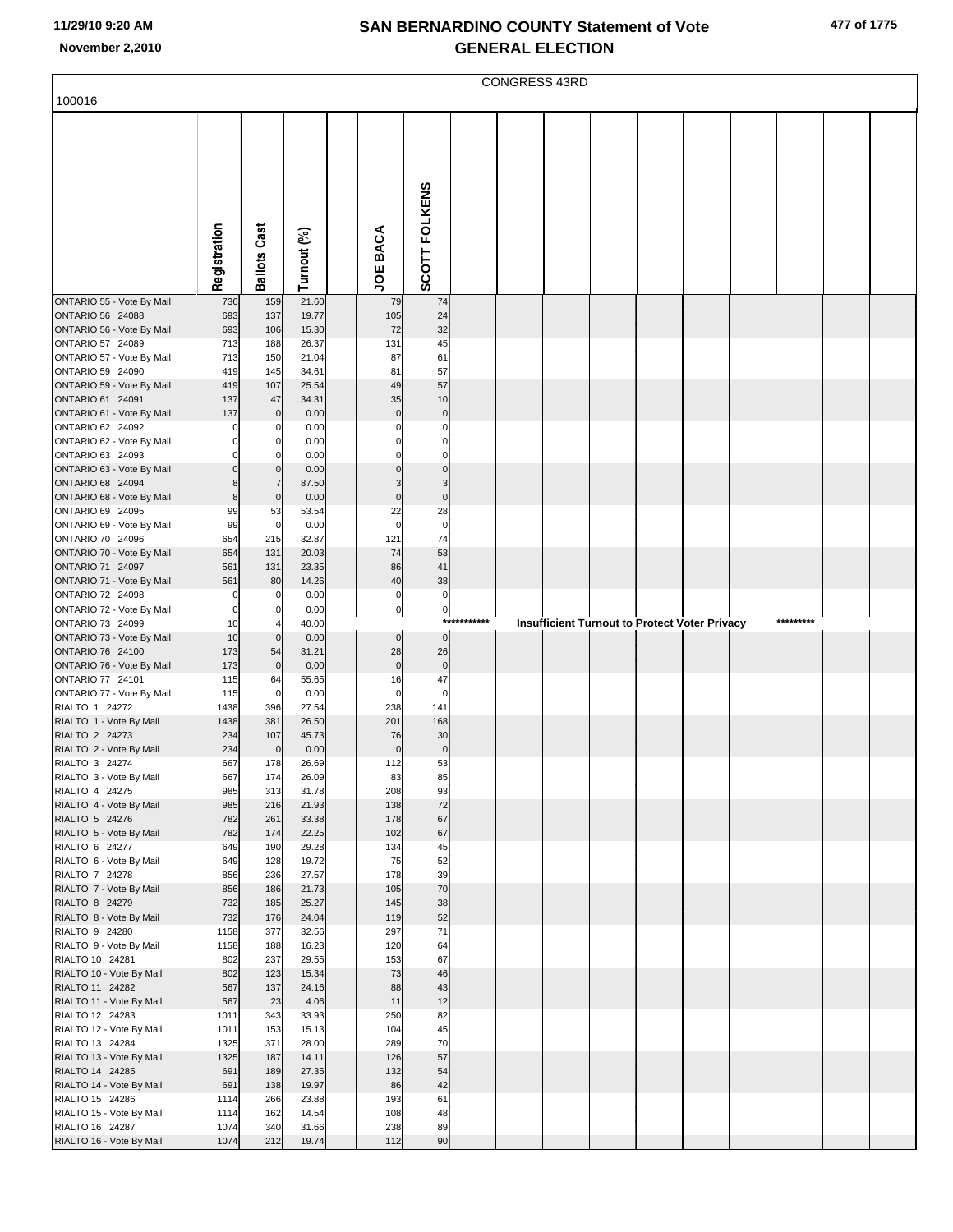|                                                       | <b>CONGRESS 43RD</b>         |                            |                |  |                            |                            |         |  |  |  |  |                                               |  |           |  |  |
|-------------------------------------------------------|------------------------------|----------------------------|----------------|--|----------------------------|----------------------------|---------|--|--|--|--|-----------------------------------------------|--|-----------|--|--|
| 100016                                                |                              |                            |                |  |                            |                            |         |  |  |  |  |                                               |  |           |  |  |
|                                                       |                              |                            |                |  |                            | SCOTT FOLKENS              |         |  |  |  |  |                                               |  |           |  |  |
|                                                       | Registration                 | <b>Ballots Cast</b>        | Turnout (%)    |  | <b>JOE BACA</b>            |                            |         |  |  |  |  |                                               |  |           |  |  |
| RIALTO 17 24288                                       | 973                          | 277                        | 28.47          |  | 187                        | 82                         |         |  |  |  |  |                                               |  |           |  |  |
| RIALTO 17 - Vote By Mail<br>RIALTO 18 24289           | 973<br>1227                  | 236<br>284                 | 24.25<br>23.15 |  | 117<br>205                 | 102<br>65                  |         |  |  |  |  |                                               |  |           |  |  |
| RIALTO 18 - Vote By Mail                              | 1227                         | 217                        | 17.69          |  | 131                        | 71                         |         |  |  |  |  |                                               |  |           |  |  |
| RIALTO 19 24290                                       | 1159                         | 362                        | 31.23          |  | 263                        | 85                         |         |  |  |  |  |                                               |  |           |  |  |
| RIALTO 19 - Vote By Mail                              | 1159                         | 196                        | 16.91          |  | 111                        | 76                         |         |  |  |  |  |                                               |  |           |  |  |
| RIALTO 20 24291                                       | 1308<br>1308                 | 270<br>213                 | 20.64<br>16.28 |  | 189<br>141                 | 68<br>65                   |         |  |  |  |  |                                               |  |           |  |  |
| RIALTO 20 - Vote By Mail<br>RIALTO 21 24292           | 1389                         | 309                        | 22.25          |  | 238                        | 58                         |         |  |  |  |  |                                               |  |           |  |  |
| RIALTO 21 - Vote By Mail                              | 1389                         | 265                        | 19.08          |  | 204                        | 55                         |         |  |  |  |  |                                               |  |           |  |  |
| RIALTO 22 24293                                       | 1351                         | 350                        | 25.91          |  | 264                        | 65                         |         |  |  |  |  |                                               |  |           |  |  |
| RIALTO 22 - Vote By Mail                              | 1351                         | 258                        | 19.10          |  | 173                        | 77                         |         |  |  |  |  |                                               |  |           |  |  |
| RIALTO 23 24294<br>RIALTO 23 - Vote By Mail           | 983<br>983                   | 239<br>36                  | 24.31<br>3.66  |  | 182<br>20                  | 42<br>16                   |         |  |  |  |  |                                               |  |           |  |  |
| RIALTO 24 24295                                       | 857                          | 338                        | 39.44          |  | 209                        | 110                        |         |  |  |  |  |                                               |  |           |  |  |
| RIALTO 24 - Vote By Mail                              | 857                          | 57                         | 6.65           |  | 38                         | 17                         |         |  |  |  |  |                                               |  |           |  |  |
| RIALTO 25 24296                                       | 939                          | 455                        | 48.46          |  | 344                        | 93                         |         |  |  |  |  |                                               |  |           |  |  |
| RIALTO 25 - Vote By Mail                              | 939                          | 159                        | 16.93          |  | 91                         | 66                         |         |  |  |  |  |                                               |  |           |  |  |
| RIALTO 26 24297<br>RIALTO 26 - Vote By Mail           | 1051<br>1051                 | 233<br>184                 | 22.17<br>17.51 |  | 161<br>106                 | 67<br>67                   |         |  |  |  |  |                                               |  |           |  |  |
| RIALTO 27 24298                                       | 1313                         | 393                        | 29.93          |  | 285                        | 96                         |         |  |  |  |  |                                               |  |           |  |  |
| RIALTO 27 - Vote By Mail                              | 1313                         | 252                        | 19.19          |  | 156                        | 86                         |         |  |  |  |  |                                               |  |           |  |  |
| RIALTO 28 24299                                       | 869                          | $\overline{1}$             | 0.12           |  |                            | $***$                      | ******* |  |  |  |  | Insufficient Turnout to Protect Voter Privacy |  | ********* |  |  |
| RIALTO 28 - Vote By Mail                              | 869                          | 167                        | 19.22          |  | 110                        | 53                         |         |  |  |  |  |                                               |  |           |  |  |
| RIALTO 30 24300<br>RIALTO 30 - Vote By Mail           | $\mathbf{0}$<br>$\mathbf{0}$ | $\mathbf 0$<br>$\mathbf 0$ | 0.00<br>0.00   |  | $\mathbf 0$<br>$\mathbf 0$ | $\mathbf 0$<br>$\mathbf 0$ |         |  |  |  |  |                                               |  |           |  |  |
| RIALTO 31 24301                                       | 787                          | 223                        | 28.34          |  | 149                        | $71$                       |         |  |  |  |  |                                               |  |           |  |  |
| RIALTO 31 - Vote By Mail                              | 787                          | 156                        | 19.82          |  | 77                         | 72                         |         |  |  |  |  |                                               |  |           |  |  |
| RIALTO 32 24302                                       | 615                          | 146                        | 23.74          |  | 101                        | 40                         |         |  |  |  |  |                                               |  |           |  |  |
| RIALTO 32 - Vote By Mail<br>RIALTO 33 24303           | 615<br>672                   | 82<br>207                  | 13.33<br>30.80 |  | 56<br>127                  | 25<br>76                   |         |  |  |  |  |                                               |  |           |  |  |
| RIALTO 33 - Vote By Mail                              | 672                          | 134                        | 19.94          |  | 78                         | 50                         |         |  |  |  |  |                                               |  |           |  |  |
| RIALTO 34 24304                                       | 628                          | 205                        | 32.64          |  | 154                        | 42                         |         |  |  |  |  |                                               |  |           |  |  |
| RIALTO 34 - Vote By Mail                              | 628                          | 107                        | 17.04          |  | 61                         | 40                         |         |  |  |  |  |                                               |  |           |  |  |
| RIALTO 35 24305                                       | 527                          | 173                        | 32.83          |  | 109                        | 58                         |         |  |  |  |  |                                               |  |           |  |  |
| RIALTO 35 - Vote By Mail<br>RIALTO 36 24306           | 527<br>750                   | 92<br>290                  | 17.46<br>38.67 |  | 48<br>166                  | 42<br>102                  |         |  |  |  |  |                                               |  |           |  |  |
| RIALTO 36 - Vote By Mail                              | 750                          | 149                        | 19.87          |  | 68                         | 77                         |         |  |  |  |  |                                               |  |           |  |  |
| RIALTO 37 24307                                       | 671                          | 136                        | 20.27          |  | 108                        | 24                         |         |  |  |  |  |                                               |  |           |  |  |
| RIALTO 37 - Vote By Mail<br>RIALTO 38 24308           | 671<br>951                   | 37<br>271                  | 5.51           |  | 24<br>220                  | 11<br>48                   |         |  |  |  |  |                                               |  |           |  |  |
| RIALTO 38 - Vote By Mail                              | 951                          | 155                        | 28.50<br>16.30 |  | 104                        | 46                         |         |  |  |  |  |                                               |  |           |  |  |
| RIALTO 39 24309                                       | $\mathbf 0$                  | $\mathbf 0$                | 0.00           |  | $\mathbf 0$                | $\pmb{0}$                  |         |  |  |  |  |                                               |  |           |  |  |
| RIALTO 39 - Vote By Mail                              | $\mathbf 0$                  | $\overline{0}$             | 0.00           |  | $\mathbf 0$                | $\mathbf 0$                |         |  |  |  |  |                                               |  |           |  |  |
| RIALTO 42 24310                                       | 372                          | 110                        | 29.57          |  | 85                         | 22                         |         |  |  |  |  |                                               |  |           |  |  |
| RIALTO 42 - Vote By Mail<br>RIALTO 43 24311           | 372<br>812                   | 77<br>201                  | 20.70<br>24.75 |  | 50<br>145                  | 27<br>49                   |         |  |  |  |  |                                               |  |           |  |  |
| RIALTO 43 - Vote By Mail                              | 812                          | 133                        | 16.38          |  | 105                        | 22                         |         |  |  |  |  |                                               |  |           |  |  |
| RIALTO 47 24312                                       | 434                          | 123                        | 28.34          |  | 77                         | 37                         |         |  |  |  |  |                                               |  |           |  |  |
| RIALTO 47 - Vote By Mail                              | 434                          | 94                         | 21.66          |  | 48                         | 41                         |         |  |  |  |  |                                               |  |           |  |  |
| RIALTO 48 24313                                       | $\mathbf 0$                  | $\mathbf 0$<br>$\mathbf 0$ | 0.00           |  | $\pmb{0}$<br>$\mathbf 0$   | $\pmb{0}$                  |         |  |  |  |  |                                               |  |           |  |  |
| RIALTO 48 - Vote By Mail<br>RIALTO 51 24314           | $\mathbf 0$<br>536           | 118                        | 0.00<br>22.01  |  | 76                         | 0<br>40                    |         |  |  |  |  |                                               |  |           |  |  |
| RIALTO 51 - Vote By Mail                              | 536                          | 183                        | 34.14          |  | 95                         | 80                         |         |  |  |  |  |                                               |  |           |  |  |
| RIALTO NORTH 1 24326                                  | 1202                         | 447                        | 37.19          |  | 248                        | 186                        |         |  |  |  |  |                                               |  |           |  |  |
| RIALTO NORTH 1 - Vote By Mail                         | 1202                         | 285                        | 23.71          |  | 121                        | 150                        |         |  |  |  |  |                                               |  |           |  |  |
| RIALTO NORTH 2 24327<br>RIALTO NORTH 2 - Vote By Mail | 371<br>371                   | 91<br>58                   | 24.53<br>15.63 |  | 69<br>32                   | 19<br>23                   |         |  |  |  |  |                                               |  |           |  |  |
| RIALTO NORTH 3 24328                                  | 105                          | 47                         | 44.76          |  | 31                         | 15                         |         |  |  |  |  |                                               |  |           |  |  |
| RIALTO NORTH 3 - Vote By Mail                         | 105                          | $\mathbf 0$                | 0.00           |  | $\mathbf 0$                | $\mathbf 0$                |         |  |  |  |  |                                               |  |           |  |  |
| RIALTO NORTH 4 24329                                  | 160                          | 76                         | 47.50          |  | 49                         | 27                         |         |  |  |  |  |                                               |  |           |  |  |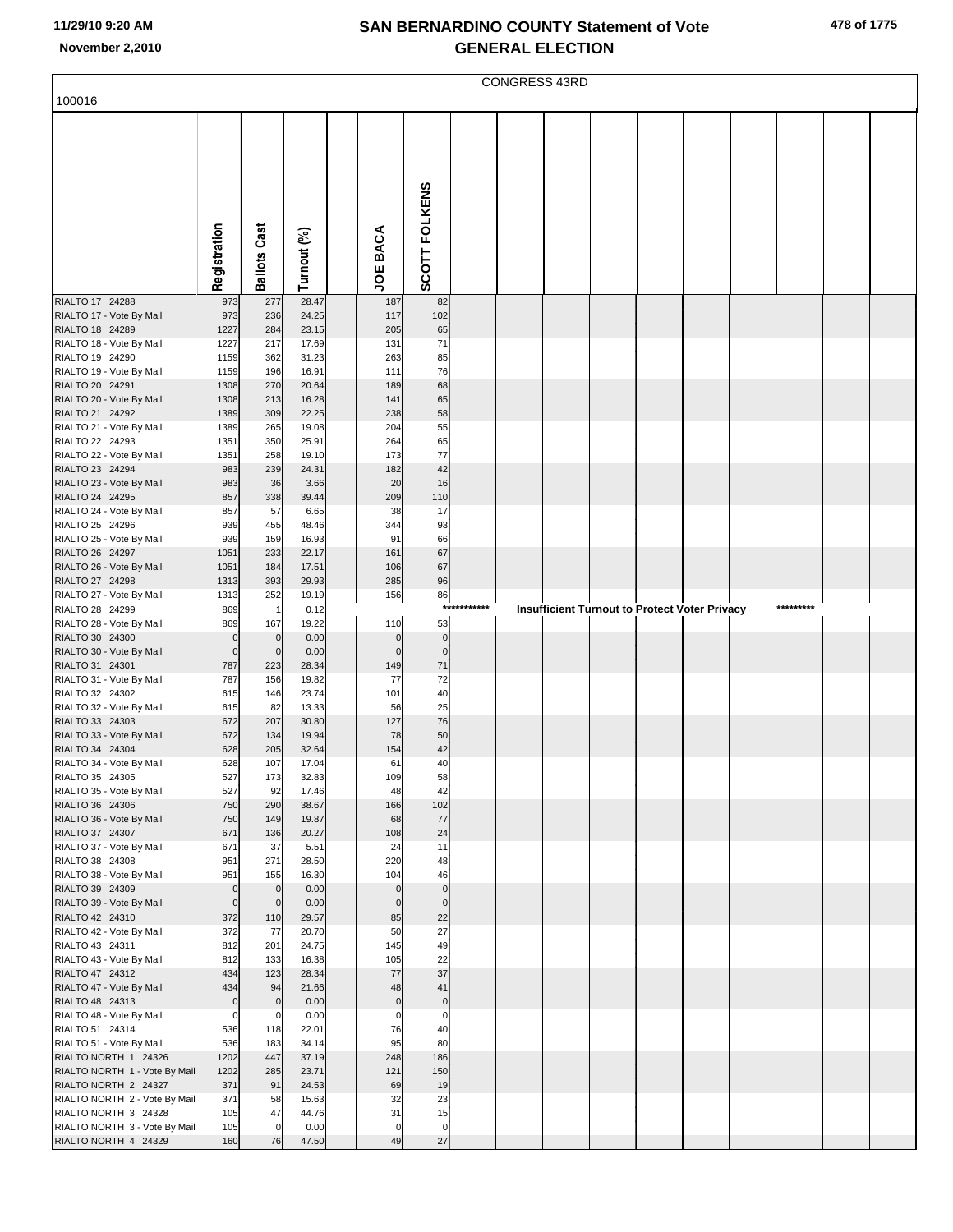| 479 of 1775 |  |
|-------------|--|
|-------------|--|

|                                                        | <b>CONGRESS 43RD</b> |                     |                |  |             |                   |             |  |  |  |  |                                                      |  |           |  |  |
|--------------------------------------------------------|----------------------|---------------------|----------------|--|-------------|-------------------|-------------|--|--|--|--|------------------------------------------------------|--|-----------|--|--|
| 100016                                                 |                      |                     |                |  |             |                   |             |  |  |  |  |                                                      |  |           |  |  |
|                                                        |                      |                     |                |  |             |                   |             |  |  |  |  |                                                      |  |           |  |  |
|                                                        |                      |                     |                |  |             |                   |             |  |  |  |  |                                                      |  |           |  |  |
|                                                        |                      |                     |                |  |             |                   |             |  |  |  |  |                                                      |  |           |  |  |
|                                                        |                      |                     |                |  |             |                   |             |  |  |  |  |                                                      |  |           |  |  |
|                                                        |                      |                     |                |  |             |                   |             |  |  |  |  |                                                      |  |           |  |  |
|                                                        |                      |                     |                |  |             |                   |             |  |  |  |  |                                                      |  |           |  |  |
|                                                        |                      |                     |                |  |             |                   |             |  |  |  |  |                                                      |  |           |  |  |
|                                                        |                      |                     |                |  |             |                   |             |  |  |  |  |                                                      |  |           |  |  |
|                                                        | Registration         | <b>Ballots Cast</b> | Turnout (%)    |  | JOE BACA    | SCOTT FOLKENS     |             |  |  |  |  |                                                      |  |           |  |  |
|                                                        |                      |                     |                |  |             |                   |             |  |  |  |  |                                                      |  |           |  |  |
| RIALTO NORTH 4 - Vote By Mail<br>RIALTO NORTH 6 24330  | 160<br>0             | $\mathbf 0$         | 0.63<br>0.00   |  | 0           | 0                 | *********** |  |  |  |  | <b>Insufficient Turnout to Protect Voter Privacy</b> |  | ********* |  |  |
| RIALTO NORTH 6 - Vote By Mail                          | $\overline{0}$       | $\mathbf 0$         | 0.00           |  | 0           | 0                 |             |  |  |  |  |                                                      |  |           |  |  |
| SAN BERNARDINO 3 24389                                 | 1368                 | 287                 | 20.98          |  | 219         | 46                |             |  |  |  |  |                                                      |  |           |  |  |
| SAN BERNARDINO 3 - Vote By<br>SAN BERNARDINO 10 24396  | 1368                 | 215<br>106          | 15.72<br>43.09 |  | 152<br>58   | 57<br>44          |             |  |  |  |  |                                                      |  |           |  |  |
| SAN BERNARDINO 10 - Vote By                            | 246<br>246           | $\mathbf 0$         | 0.00           |  | $\mathbf 0$ | $\mathbf 0$       |             |  |  |  |  |                                                      |  |           |  |  |
| SAN BERNARDINO 11 24397                                | 894                  | 295                 | 33.00          |  | 161         | 106               |             |  |  |  |  |                                                      |  |           |  |  |
| SAN BERNARDINO 11 - Vote By                            | 894                  | 171                 | 19.13          |  | 86          | 81                |             |  |  |  |  |                                                      |  |           |  |  |
| SAN BERNARDINO 17 24403<br>SAN BERNARDINO 17 - Vote By | 900<br>900           | 301<br>252          | 33.44<br>28.00 |  | 162<br>111  | 119<br>128        |             |  |  |  |  |                                                      |  |           |  |  |
| SAN BERNARDINO 19 24405                                | 950                  | 325                 | 34.21          |  | 161         | 147               |             |  |  |  |  |                                                      |  |           |  |  |
| SAN BERNARDINO 19 - Vote By                            | 950                  | 234                 | 24.63          |  | 111         | 107               |             |  |  |  |  |                                                      |  |           |  |  |
| SAN BERNARDINO 20 24406<br>SAN BERNARDINO 20 - Vote By | 326<br>326           | 73<br>59            | 22.39<br>18.10 |  | 61<br>40    | 11<br>17          |             |  |  |  |  |                                                      |  |           |  |  |
| SAN BERNARDINO 21 24407                                | 444                  | 135                 | 30.41          |  | 85          | 36                |             |  |  |  |  |                                                      |  |           |  |  |
| SAN BERNARDINO 21 - Vote By                            | 444                  | 74                  | 16.67          |  | 50          | 23                |             |  |  |  |  |                                                      |  |           |  |  |
| SAN BERNARDINO 22 24408<br>SAN BERNARDINO 22 - Vote By | 1017<br>1017         | 266<br>164          | 26.16<br>16.13 |  | 209<br>125  | 49<br>33          |             |  |  |  |  |                                                      |  |           |  |  |
| SAN BERNARDINO 23 24409                                | 825                  | 230                 | 27.88          |  | 188         | 23                |             |  |  |  |  |                                                      |  |           |  |  |
| SAN BERNARDINO 23 - Vote By                            | 825                  | 122                 | 14.79          |  | 105         | 13                |             |  |  |  |  |                                                      |  |           |  |  |
| SAN BERNARDINO 24 24410                                | 1203                 | 237                 | 19.70          |  | 200         | 31                |             |  |  |  |  |                                                      |  |           |  |  |
| SAN BERNARDINO 24 - Vote By<br>SAN BERNARDINO 25 24411 | 1203<br>949          | 194<br>232          | 16.13<br>24.45 |  | 148<br>184  | 28<br>36          |             |  |  |  |  |                                                      |  |           |  |  |
| SAN BERNARDINO 25 - Vote By                            | 949                  | 136                 | 14.33          |  | 104         | 25                |             |  |  |  |  |                                                      |  |           |  |  |
| SAN BERNARDINO 26 24412                                | 17                   | 6                   | 35.29          |  |             | 1                 |             |  |  |  |  |                                                      |  |           |  |  |
| SAN BERNARDINO 26 - Vote By<br>SAN BERNARDINO 27 24413 | 17<br>370            | $\mathbf 0$<br>83   | 0.00<br>22.43  |  | 0<br>66     | $\mathbf 0$<br>15 |             |  |  |  |  |                                                      |  |           |  |  |
| SAN BERNARDINO 27 - Vote By                            | 370                  | 48                  | 12.97          |  | 32          | 15                |             |  |  |  |  |                                                      |  |           |  |  |
| SAN BERNARDINO 28 24414                                | 396                  | 93                  | 23.48          |  | 51          | 35                |             |  |  |  |  |                                                      |  |           |  |  |
| SAN BERNARDINO 28 - Vote By<br>SAN BERNARDINO 29 24415 | 396<br>959           | 59<br>171           | 14.90<br>17.83 |  | 37<br>110   | 21<br>53          |             |  |  |  |  |                                                      |  |           |  |  |
| SAN BERNARDINO 29 - Vote By                            | 959                  | 159                 | 16.58          |  | 107         | 51                |             |  |  |  |  |                                                      |  |           |  |  |
| SAN BERNARDINO 30 24416                                | 768                  | 172                 | 22.40          |  | 102         | 61                |             |  |  |  |  |                                                      |  |           |  |  |
| SAN BERNARDINO 30 - Vote By<br>SAN BERNARDINO 31 24417 | 768<br>79            | 178<br>34           | 23.18<br>43.04 |  | 90<br>17    | 81<br>12          |             |  |  |  |  |                                                      |  |           |  |  |
| SAN BERNARDINO 31 - Vote By                            | 79                   | $\mathbf 0$         | 0.00           |  | $\mathbf 0$ | 0                 |             |  |  |  |  |                                                      |  |           |  |  |
| SAN BERNARDINO 32 24418                                | 190                  | 39                  | 20.53          |  | 33          | 5                 |             |  |  |  |  |                                                      |  |           |  |  |
| SAN BERNARDINO 32 - Vote By<br>SAN BERNARDINO 33 24419 | 190<br>341           | $\mathbf{1}$<br>88  | 0.53<br>25.81  |  | 49          | 29                | *********** |  |  |  |  | <b>Insufficient Turnout to Protect Voter Privacy</b> |  | ********* |  |  |
| SAN BERNARDINO 33 - Vote By                            | 341                  | 53                  | 15.54          |  | 23          | 28                |             |  |  |  |  |                                                      |  |           |  |  |
| SAN BERNARDINO 34 24420                                | 762                  | 190                 | 24.93          |  | 171         | 14                |             |  |  |  |  |                                                      |  |           |  |  |
| SAN BERNARDINO 34 - Vote By<br>SAN BERNARDINO 35 24421 | 762<br>1118          | 124<br>234          | 16.27<br>20.93 |  | 104<br>184  | 18<br>29          |             |  |  |  |  |                                                      |  |           |  |  |
| SAN BERNARDINO 35 - Vote By                            | 1118                 | 156                 | 13.95          |  | 121         | 33                |             |  |  |  |  |                                                      |  |           |  |  |
| SAN BERNARDINO 36 24422                                | 988                  | 158                 | 15.99          |  | 130         | 21                |             |  |  |  |  |                                                      |  |           |  |  |
| SAN BERNARDINO 36 - Vote By<br>SAN BERNARDINO 37 24423 | 988<br>543           | 109<br>159          | 11.03<br>29.28 |  | 78<br>101   | 28<br>48          |             |  |  |  |  |                                                      |  |           |  |  |
| SAN BERNARDINO 37 - Vote By                            | 543                  | 92                  | 16.94          |  | 46          | 40                |             |  |  |  |  |                                                      |  |           |  |  |
| SAN BERNARDINO 38 24424                                | 6                    | $\mathbf{1}$        | 16.67          |  |             | ****              | *******     |  |  |  |  | Insufficient Turnout to Protect Voter Privacy        |  | ********* |  |  |
| SAN BERNARDINO 38 - Vote By                            | 6                    | $\mathbf 0$         | 0.00           |  | 0           | 0                 |             |  |  |  |  |                                                      |  |           |  |  |
| SAN BERNARDINO 39 24425<br>SAN BERNARDINO 39 - Vote By | 821<br>821           | 195<br>102          | 23.75<br>12.42 |  | 167<br>86   | 14<br>11          |             |  |  |  |  |                                                      |  |           |  |  |
| SAN BERNARDINO 40 24426                                | 1047                 | 219                 | 20.92          |  | 164         | 30                |             |  |  |  |  |                                                      |  |           |  |  |
| SAN BERNARDINO 40 - Vote By                            | 1047                 | 100                 | 9.55           |  | 69          | 24                |             |  |  |  |  |                                                      |  |           |  |  |
| SAN BERNARDINO 41 24427<br>SAN BERNARDINO 41 - Vote By | 682<br>682           | 126<br>81           | 18.48<br>11.88 |  | 88<br>56    | 32<br>21          |             |  |  |  |  |                                                      |  |           |  |  |
| SAN BERNARDINO 42 24428                                | 327                  | 80                  | 24.46          |  | 57          | 22                |             |  |  |  |  |                                                      |  |           |  |  |
| SAN BERNARDINO 42 - Vote By                            | 327                  | 28                  | 8.56           |  | 19          | 9                 |             |  |  |  |  |                                                      |  |           |  |  |
| SAN BERNARDINO 43 24429<br>SAN BERNARDINO 43 - Vote By | 1011<br>1011         | 258<br>186          | 25.52<br>18.40 |  | 212<br>141  | 35<br>38          |             |  |  |  |  |                                                      |  |           |  |  |
|                                                        |                      |                     |                |  |             |                   |             |  |  |  |  |                                                      |  |           |  |  |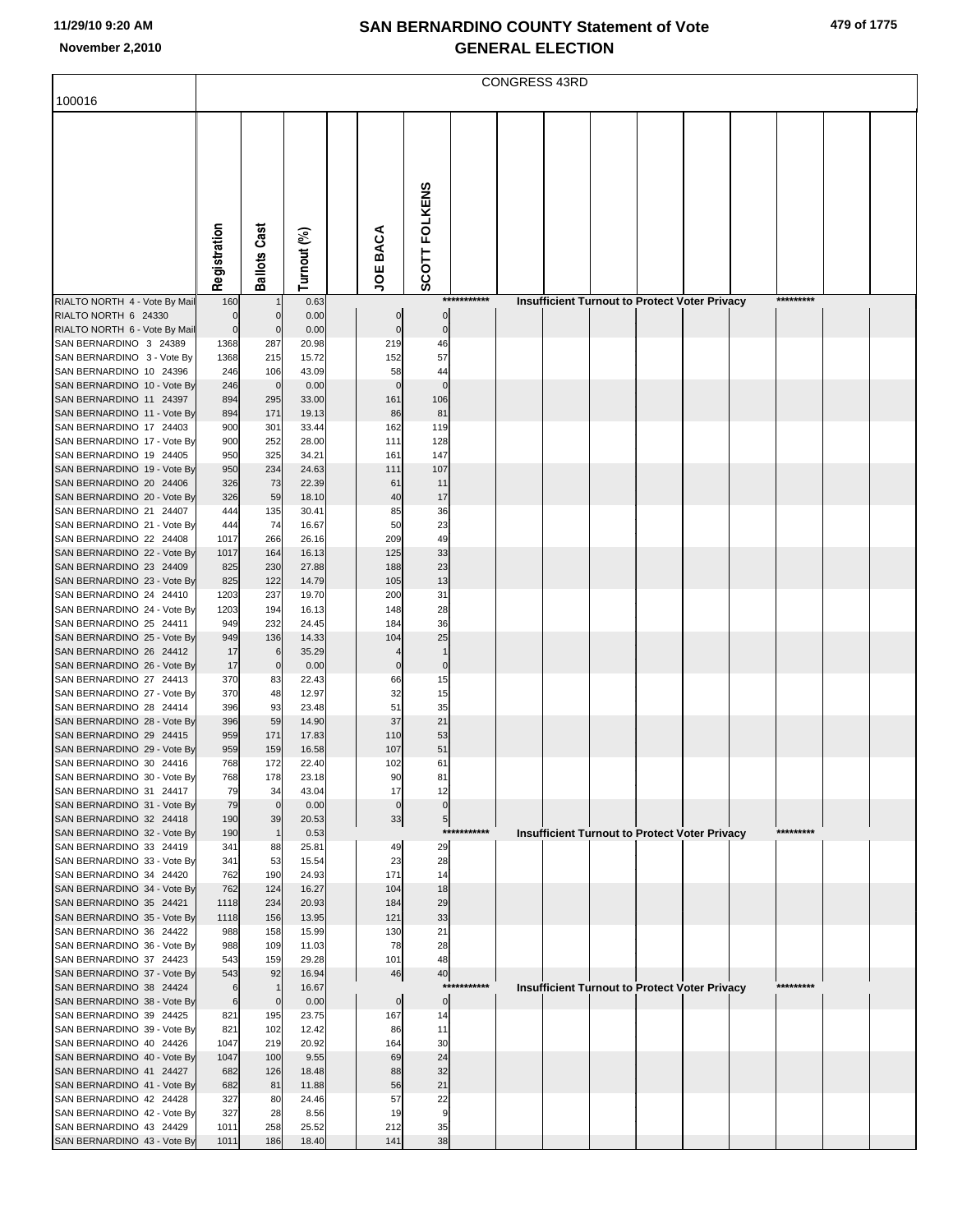|  | 480 of 1775 |
|--|-------------|
|  |             |

|                                                          | <b>CONGRESS 43RD</b> |                      |                |  |                 |                      |             |  |  |  |  |                                                      |  |           |  |  |
|----------------------------------------------------------|----------------------|----------------------|----------------|--|-----------------|----------------------|-------------|--|--|--|--|------------------------------------------------------|--|-----------|--|--|
| 100016                                                   |                      |                      |                |  |                 |                      |             |  |  |  |  |                                                      |  |           |  |  |
|                                                          |                      |                      |                |  |                 |                      |             |  |  |  |  |                                                      |  |           |  |  |
|                                                          |                      |                      |                |  |                 |                      |             |  |  |  |  |                                                      |  |           |  |  |
|                                                          |                      |                      |                |  |                 |                      |             |  |  |  |  |                                                      |  |           |  |  |
|                                                          |                      |                      |                |  |                 |                      |             |  |  |  |  |                                                      |  |           |  |  |
|                                                          |                      |                      |                |  |                 |                      |             |  |  |  |  |                                                      |  |           |  |  |
|                                                          |                      |                      |                |  |                 |                      |             |  |  |  |  |                                                      |  |           |  |  |
|                                                          |                      |                      |                |  |                 |                      |             |  |  |  |  |                                                      |  |           |  |  |
|                                                          | Registration         | <b>Ballots Cast</b>  | Turnout (%)    |  | <b>JOE BACA</b> | SCOTT FOLKENS        |             |  |  |  |  |                                                      |  |           |  |  |
|                                                          |                      |                      |                |  |                 |                      |             |  |  |  |  |                                                      |  |           |  |  |
| SAN BERNARDINO 44 24430                                  | 839                  | 228                  | 27.18          |  | 192             | 29                   |             |  |  |  |  |                                                      |  |           |  |  |
| SAN BERNARDINO 44 - Vote By<br>SAN BERNARDINO 45 24431   | 839<br>706           | 132<br>177           | 15.73<br>25.07 |  | 112<br>148      | 18<br>18             |             |  |  |  |  |                                                      |  |           |  |  |
| SAN BERNARDINO 45 - Vote By                              | 706                  | 100                  | 14.16          |  | 83              | 12                   |             |  |  |  |  |                                                      |  |           |  |  |
| SAN BERNARDINO 46 24432<br>SAN BERNARDINO 46 - Vote By   | 662<br>662           | 164<br>88            | 24.77<br>13.29 |  | 127<br>73       | 29<br>12             |             |  |  |  |  |                                                      |  |           |  |  |
| SAN BERNARDINO 47 24433                                  | 947                  | 148                  | 15.63          |  | 109             | 27                   |             |  |  |  |  |                                                      |  |           |  |  |
| SAN BERNARDINO 47 - Vote By                              | 947                  | 169                  | 17.85          |  | 126             | 39                   |             |  |  |  |  |                                                      |  |           |  |  |
| SAN BERNARDINO 48 24434<br>SAN BERNARDINO 48 - Vote By   | 8<br>8               | C.                   | 50.00<br>0.00  |  | 0               | 0                    | *********** |  |  |  |  | <b>Insufficient Turnout to Protect Voter Privacy</b> |  | ********* |  |  |
| SAN BERNARDINO 49 24435                                  | 905                  | 175                  | 19.34          |  | 113             | 48                   |             |  |  |  |  |                                                      |  |           |  |  |
| SAN BERNARDINO 49 - Vote By                              | 905                  | 201                  | 22.21          |  | 120             | 73                   |             |  |  |  |  |                                                      |  |           |  |  |
| SAN BERNARDINO 50 24436<br>SAN BERNARDINO 50 - Vote By   | 1125<br>1125         | 238<br>158           | 21.16<br>14.04 |  | 175<br>104      | 53<br>53             |             |  |  |  |  |                                                      |  |           |  |  |
| SAN BERNARDINO 51 24437                                  | 1085                 | 260                  | 23.96          |  | 200             | 48                   |             |  |  |  |  |                                                      |  |           |  |  |
| SAN BERNARDINO 51 - Vote By<br>SAN BERNARDINO 52 24438   | 1085                 | 183                  | 16.87          |  | 132             | 45                   |             |  |  |  |  |                                                      |  |           |  |  |
| SAN BERNARDINO 52 - Vote By                              | 936<br>936           | 268<br>139           | 28.63<br>14.85 |  | 210<br>92       | 50<br>45             |             |  |  |  |  |                                                      |  |           |  |  |
| SAN BERNARDINO 53 24439                                  | 1006                 | 254                  | 25.25          |  | 191             | 54                   |             |  |  |  |  |                                                      |  |           |  |  |
| SAN BERNARDINO 53 - Vote By<br>SAN BERNARDINO 54 24440   | 1006<br>715          | 123<br>75            | 12.23<br>10.49 |  | 87<br>53        | 35<br>20             |             |  |  |  |  |                                                      |  |           |  |  |
| SAN BERNARDINO 54 - Vote By                              | 715                  | 146                  | 20.42          |  | 99              | 35                   |             |  |  |  |  |                                                      |  |           |  |  |
| SAN BERNARDINO 57 24443                                  | 941                  | 231                  | 24.55          |  | 159             | 55                   |             |  |  |  |  |                                                      |  |           |  |  |
| SAN BERNARDINO 57 - Vote By<br>SAN BERNARDINO 58 24444   | 941<br>45            | 186<br>15            | 19.77<br>33.33 |  | 114<br>12       | 62<br>$\overline{2}$ |             |  |  |  |  |                                                      |  |           |  |  |
| SAN BERNARDINO 58 - Vote By                              | 45                   | $\mathbf 0$          | 0.00           |  | $\Omega$        | $\Omega$             |             |  |  |  |  |                                                      |  |           |  |  |
| SAN BERNARDINO 74 24343                                  | 1078                 | 339                  | 31.45          |  | 174             | 154                  |             |  |  |  |  |                                                      |  |           |  |  |
| SAN BERNARDINO 74 - Vote By<br>SAN BERNARDINO 78 24347   | 1078<br>948          | 259<br>352           | 24.03<br>37.13 |  | 107<br>180      | 141<br>151           |             |  |  |  |  |                                                      |  |           |  |  |
| SAN BERNARDINO 78 - Vote By                              | 948                  | 209                  | 22.05          |  | 93              | 107                  |             |  |  |  |  |                                                      |  |           |  |  |
| SAN BERNARDINO 80 24349<br>SAN BERNARDINO 80 - Vote By   | 189<br>189           | 65<br>$\overline{0}$ | 34.39<br>0.00  |  | 39<br>$\Omega$  | 24<br>$\Omega$       |             |  |  |  |  |                                                      |  |           |  |  |
| SAN BERNARDINO 81 24350                                  | 748                  | 304                  | 40.64          |  | 150             | 132                  |             |  |  |  |  |                                                      |  |           |  |  |
| SAN BERNARDINO 81 - Vote By                              | 748                  | 181                  | 24.20          |  | 71              | 105                  |             |  |  |  |  |                                                      |  |           |  |  |
| SAN BERNARDINO 82 24351<br>SAN BERNARDINO 82 - Vote By   | 327<br>327           | 66<br>35             | 20.18<br>10.70 |  | 42<br>24        | 23<br>6              |             |  |  |  |  |                                                      |  |           |  |  |
| SAN BERNARDINO 84 24353                                  | 620                  | 89                   | 14.35          |  | 55              | 31                   |             |  |  |  |  |                                                      |  |           |  |  |
| SAN BERNARDINO 84 - Vote By                              | 620                  | 108                  | 17.42          |  | 52              | 48                   |             |  |  |  |  |                                                      |  |           |  |  |
| SAN BERNARDINO 88 24357<br>SAN BERNARDINO 88 - Vote By   | 610<br>610           | 173<br>123           | 28.36<br>20.16 |  | 88<br>65        | 79<br>49             |             |  |  |  |  |                                                      |  |           |  |  |
| SAN BERNARDINO 89 24358                                  | 5                    | 5                    | 100.00         |  | 5               | 0                    |             |  |  |  |  |                                                      |  |           |  |  |
| SAN BERNARDINO 89 - Vote By<br>SAN BERNARDINO 90 24359   | 5<br>930             | $\mathbf 0$<br>256   | 0.00<br>27.53  |  | 0<br>152        | $\Omega$<br>87       |             |  |  |  |  |                                                      |  |           |  |  |
| SAN BERNARDINO 90 - Vote By                              | 930                  | 205                  | 22.04          |  | 99              | 91                   |             |  |  |  |  |                                                      |  |           |  |  |
| SAN BERNARDINO 91 24360                                  | 1128                 | 351                  | 31.12          |  | 211             | 122                  |             |  |  |  |  |                                                      |  |           |  |  |
| SAN BERNARDINO 91 - Vote By<br>SAN BERNARDINO 92 24361   | 1128<br>1081         | 241<br>232           | 21.37<br>21.46 |  | 106<br>159      | 123<br>70            |             |  |  |  |  |                                                      |  |           |  |  |
| SAN BERNARDINO 92 - Vote By                              | 1081                 | 216                  | 19.98          |  | 110             | 98                   |             |  |  |  |  |                                                      |  |           |  |  |
| SAN BERNARDINO 93 24362                                  | 750                  | 171                  | 22.80          |  | 85              | 73                   |             |  |  |  |  |                                                      |  |           |  |  |
| SAN BERNARDINO 93 - Vote By<br>SAN BERNARDINO 94 24363   | 750<br>6             | 177                  | 23.60<br>66.67 |  | 77              | 92                   | *********** |  |  |  |  | <b>Insufficient Turnout to Protect Voter Privacy</b> |  | ********* |  |  |
| SAN BERNARDINO 94 - Vote By                              |                      | C                    | 0.00           |  | $\overline{0}$  | $\overline{0}$       |             |  |  |  |  |                                                      |  |           |  |  |
| SAN BERNARDINO 95 24364<br>SAN BERNARDINO 95 - Vote By   |                      | 0                    | 100.00<br>0.00 |  | 0               | $\mathbf 0$          | *********** |  |  |  |  | <b>Insufficient Turnout to Protect Voter Privacy</b> |  | ********* |  |  |
| SAN BERNARDINO 99 24368                                  | 650                  | 183                  | 28.15          |  | 111             | 52                   |             |  |  |  |  |                                                      |  |           |  |  |
| SAN BERNARDINO 99 - Vote By                              | 650                  | 96                   | 14.77          |  | 41              | 49                   |             |  |  |  |  |                                                      |  |           |  |  |
| SAN BERNARDINO 101 24370<br>SAN BERNARDINO 101 - Vote By | 79<br>79             | 36<br>$\mathbf 0$    | 45.57<br>0.00  |  | 23<br>0         | 13<br>0              |             |  |  |  |  |                                                      |  |           |  |  |
| SAN BERNARDINO 102 24371                                 | 222                  | 50                   | 22.52          |  | 36              | 12                   |             |  |  |  |  |                                                      |  |           |  |  |
| SAN BERNARDINO 102 - Vote By<br>SAN BERNARDINO 109 24377 | 222<br>260           | 0<br>71              | 0.00<br>27.31  |  | 0<br>26         | 0<br>35              |             |  |  |  |  |                                                      |  |           |  |  |
|                                                          |                      |                      |                |  |                 |                      |             |  |  |  |  |                                                      |  |           |  |  |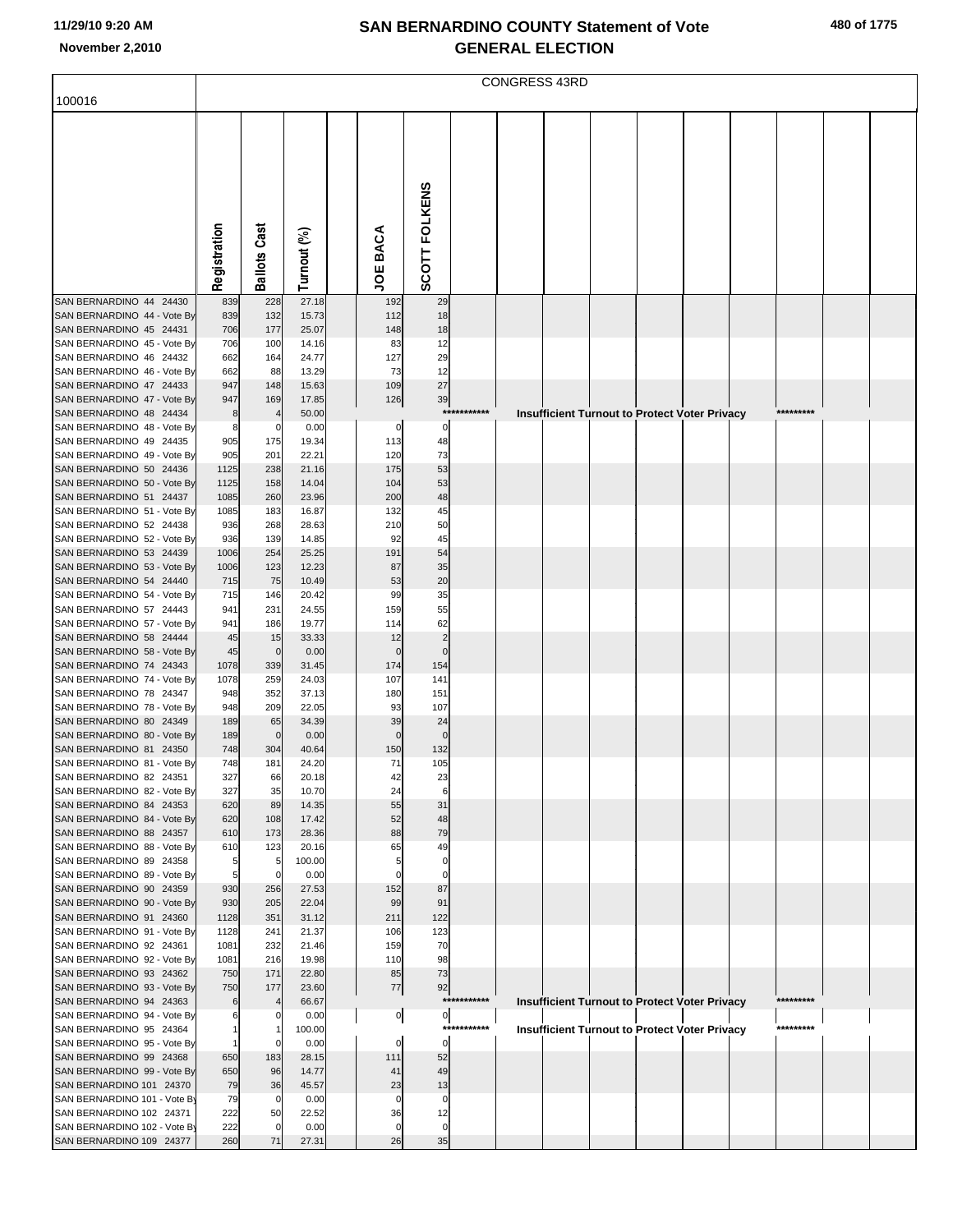|                                                          | <b>CONGRESS 43RD</b> |                      |                |                 |                            |             |  |  |  |                                                      |  |  |           |  |  |
|----------------------------------------------------------|----------------------|----------------------|----------------|-----------------|----------------------------|-------------|--|--|--|------------------------------------------------------|--|--|-----------|--|--|
| 100016                                                   |                      |                      |                |                 |                            |             |  |  |  |                                                      |  |  |           |  |  |
|                                                          |                      |                      |                |                 |                            |             |  |  |  |                                                      |  |  |           |  |  |
|                                                          |                      |                      |                |                 |                            |             |  |  |  |                                                      |  |  |           |  |  |
|                                                          |                      |                      |                |                 |                            |             |  |  |  |                                                      |  |  |           |  |  |
|                                                          |                      |                      |                |                 |                            |             |  |  |  |                                                      |  |  |           |  |  |
|                                                          |                      |                      |                |                 |                            |             |  |  |  |                                                      |  |  |           |  |  |
|                                                          |                      |                      |                |                 |                            |             |  |  |  |                                                      |  |  |           |  |  |
|                                                          |                      |                      |                |                 |                            |             |  |  |  |                                                      |  |  |           |  |  |
|                                                          |                      |                      |                |                 |                            |             |  |  |  |                                                      |  |  |           |  |  |
|                                                          |                      |                      |                |                 |                            |             |  |  |  |                                                      |  |  |           |  |  |
|                                                          | Registration         | <b>Ballots Cast</b>  | Turnout (%)    | <b>JOE BACA</b> | SCOTT FOLKENS              |             |  |  |  |                                                      |  |  |           |  |  |
|                                                          |                      |                      |                |                 |                            |             |  |  |  |                                                      |  |  |           |  |  |
| SAN BERNARDINO 109 - Vote By                             | 260                  | 81                   | 31.15          | 32              | 46                         |             |  |  |  |                                                      |  |  |           |  |  |
| SAN BERNARDINO 112 24451<br>SAN BERNARDINO 112 - Vote By | 564<br>564           | 110                  | 19.50<br>13.48 | 88<br>53        | 17<br>21                   |             |  |  |  |                                                      |  |  |           |  |  |
| SAN BERNARDINO 114 24452                                 | 379                  | 76<br>47             | 12.40          | 35              | 11                         |             |  |  |  |                                                      |  |  |           |  |  |
| SAN BERNARDINO 114 - Vote By                             | 379                  | 92                   | 24.27          | 69              | 18                         |             |  |  |  |                                                      |  |  |           |  |  |
| SAN BERNARDINO 115 24453                                 | 342                  | 51                   | 14.91          | 35              | 12                         |             |  |  |  |                                                      |  |  |           |  |  |
| SAN BERNARDINO 115 - Vote By                             | 342                  | 39                   | 11.40          | 23              | 14                         |             |  |  |  |                                                      |  |  |           |  |  |
| SAN BERNARDINO 118 24379<br>SAN BERNARDINO 118 - Vote By | 540<br>540           | 144<br>106           | 26.67<br>19.63 | 78<br>60        | 61<br>40                   |             |  |  |  |                                                      |  |  |           |  |  |
| SAN BERNARDINO 119 24380                                 | 497                  | 132                  | 26.56          | 76              | 34                         |             |  |  |  |                                                      |  |  |           |  |  |
| SAN BERNARDINO 119 - Vote By                             | 497                  | 55                   | 11.07          | 31              | 22                         |             |  |  |  |                                                      |  |  |           |  |  |
| SAN BERNARDINO 121 24456                                 |                      |                      | 25.00          |                 | $***$                      |             |  |  |  | <b>Insufficient Turnout to Protect Voter Privacy</b> |  |  | ********  |  |  |
| SAN BERNARDINO 121 - Vote By                             |                      | $\mathbf 0$          | 0.00           | $\mathbf 0$     | $\overline{0}$             |             |  |  |  |                                                      |  |  |           |  |  |
| SAN BERNARDINO 123 24457<br>SAN BERNARDINO 123 - Vote By | 569<br>569           | 145<br>77            | 25.48<br>13.53 | 119<br>59       | 20<br>16                   |             |  |  |  |                                                      |  |  |           |  |  |
| SAN BERNARDINO 125 24458                                 |                      |                      | 50.00          |                 |                            | ****        |  |  |  | <b>Insufficient Turnout to Protect Voter Privacy</b> |  |  | ********* |  |  |
| SAN BERNARDINO 125 - Vote By                             |                      |                      | 0.00           |                 | 0                          |             |  |  |  |                                                      |  |  |           |  |  |
| SAN BERNARDINO 126 24459                                 |                      |                      | 0.00           |                 | $\Omega$                   |             |  |  |  |                                                      |  |  |           |  |  |
| SAN BERNARDINO 126 - Vote By                             |                      |                      | 0.00           | $\Omega$        | $\mathbf 0$<br>$\Omega$    |             |  |  |  |                                                      |  |  |           |  |  |
| SAN BERNARDINO 128 24460<br>SAN BERNARDINO 128 - Vote By |                      |                      | 0.00<br>0.00   | $\Omega$        | $\pmb{0}$                  |             |  |  |  |                                                      |  |  |           |  |  |
| SAN BERNARDINO 139 24462                                 |                      |                      | 66.67          |                 |                            | *********** |  |  |  | <b>Insufficient Turnout to Protect Voter Privacy</b> |  |  | ********* |  |  |
| SAN BERNARDINO 139 - Vote By                             | 6                    |                      | 0.00           | $\mathbf 0$     | $\mathbf 0$                |             |  |  |  |                                                      |  |  |           |  |  |
| SAN BERNARDINO 140 24463                                 | 826                  | 144                  | 17.43          | 110             | 29                         |             |  |  |  |                                                      |  |  |           |  |  |
| SAN BERNARDINO 140 - Vote By<br>SAN BERNARDINO 141 24464 | 826<br>158           | 105<br>65            | 12.71<br>41.14 | 78<br>46        | 26<br>14                   |             |  |  |  |                                                      |  |  |           |  |  |
| SAN BERNARDINO 141 - Vote By                             | 158                  | 22                   | 13.92          | $\overline{7}$  | 11                         |             |  |  |  |                                                      |  |  |           |  |  |
| SAN BERNARDINO 143 24465                                 | 257                  | 26                   | 10.12          | 18              | 7                          |             |  |  |  |                                                      |  |  |           |  |  |
| SAN BERNARDINO 143 - Vote By                             | 257                  | 92                   | 35.80          | 57              | 33                         |             |  |  |  |                                                      |  |  |           |  |  |
| SAN BERNARDINO 148 24466<br>SAN BERNARDINO 148 - Vote By | 0<br>$\mathbf 0$     | $\Omega$             | 0.00<br>0.00   | $\Omega$        | $\mathbf 0$<br>$\mathbf 0$ |             |  |  |  |                                                      |  |  |           |  |  |
| SAN BERNARDINO 150 24467                                 | 348                  | 159                  | 45.69          | 114             | 37                         |             |  |  |  |                                                      |  |  |           |  |  |
| SAN BERNARDINO 150 - Vote By                             | 348                  | 51                   | 14.66          | 24              | 26                         |             |  |  |  |                                                      |  |  |           |  |  |
| SAN BERNARDINO 152 24468                                 | 344                  | 61                   | 17.73          | 44              | 13                         |             |  |  |  |                                                      |  |  |           |  |  |
| SAN BERNARDINO 152 - Vote By                             | 344                  | 59<br>$\overline{2}$ | 17.15          | 48              | 9                          | ****        |  |  |  |                                                      |  |  | ********* |  |  |
| SAN BERNARDINO 172 24384<br>SAN BERNARDINO 172 - Vote By | 14<br>14             | $\mathbf 0$          | 14.29<br>0.00  | $\mathbf 0$     | $\mathbf 0$                |             |  |  |  | <b>Insufficient Turnout to Protect Voter Privacy</b> |  |  |           |  |  |
| SAN BERNARDINO 173 24385                                 | 535                  | 81                   | 15.14          | 52              | 26                         |             |  |  |  |                                                      |  |  |           |  |  |
| SAN BERNARDINO 173 - Vote By                             | 535                  | 66                   | 12.34          | 38              | 27                         |             |  |  |  |                                                      |  |  |           |  |  |
| SAN BERNARDINO 184 24472                                 | 12                   |                      | 41.67          |                 |                            |             |  |  |  |                                                      |  |  |           |  |  |
| SAN BERNARDINO 184 - Vote By<br>SAN BERNARDINO 185 24473 | 12<br>103            | $\mathbf 0$<br>25    | 0.00<br>24.27  | $\Omega$<br>20  |                            |             |  |  |  |                                                      |  |  |           |  |  |
| SAN BERNARDINO 185 - Vote By                             | 103                  | $\Omega$             | 0.00           | $\overline{0}$  | $\overline{0}$             |             |  |  |  |                                                      |  |  |           |  |  |
| SAN BERNARDINO 186 24474                                 |                      |                      | 50.00          |                 |                            | *********** |  |  |  | <b>Insufficient Turnout to Protect Voter Privacy</b> |  |  | ********* |  |  |
| SAN BERNARDINO 186 - Vote By                             | $\overline{2}$       | $\Omega$             | 0.00           | $\overline{0}$  | $\overline{0}$             |             |  |  |  |                                                      |  |  |           |  |  |
| SAN BERNARDINO 187 24475<br>SAN BERNARDINO 187 - Vote By | 6                    |                      | 16.67<br>0.00  | 0               | $\mathbf 0$                | *********** |  |  |  | <b>Insufficient Turnout to Protect Voter Privacy</b> |  |  | ********* |  |  |
| SAN BERNARDINO 188 24476                                 | 391                  | 43                   | 11.00          | 36              | $6\phantom{1}$             |             |  |  |  |                                                      |  |  |           |  |  |
| SAN BERNARDINO 188 - Vote By                             | 391                  | 38                   | 9.72           | 26              | 10                         |             |  |  |  |                                                      |  |  |           |  |  |
| SAN SEVAINE WASH NORTH 2                                 | 0                    | $\mathbf 0$          | 0.00           | $\Omega$        | $\overline{0}$             |             |  |  |  |                                                      |  |  |           |  |  |
| SAN SEVAINE WASH NORTH - \                               | $\mathbf 0$          |                      | 0.00           |                 | $\mathbf 0$<br>$\Omega$    |             |  |  |  |                                                      |  |  |           |  |  |
| TERRACE 1 23864<br>TERRACE 1 - Vote By Mail              |                      |                      | 0.00<br>0.00   |                 | $\Omega$                   |             |  |  |  |                                                      |  |  |           |  |  |
| VERDEMONT 1 24516                                        | 111                  | 48                   | 43.24          | 15              | 33                         |             |  |  |  |                                                      |  |  |           |  |  |
| VERDEMONT 1 - Vote By Mail                               | 111                  | $\Omega$             | 0.00           |                 | $\Omega$                   |             |  |  |  |                                                      |  |  |           |  |  |
| VERDEMONT 2 24517                                        | 21                   |                      | 38.10          |                 |                            |             |  |  |  |                                                      |  |  |           |  |  |
| VERDEMONT 2 - Vote By Mail                               | 21                   |                      | 0.00           |                 | $\Omega$                   |             |  |  |  |                                                      |  |  |           |  |  |
| <b>Precinct Totals</b>                                   | 240337               | 68364                | 28.45          | 45223           | 19658                      |             |  |  |  |                                                      |  |  |           |  |  |
|                                                          |                      |                      |                |                 |                            |             |  |  |  |                                                      |  |  |           |  |  |
| Vote By Mail Totals                                      | 240337               | 43702                | 18.18          | 24803           | 17232                      |             |  |  |  |                                                      |  |  |           |  |  |